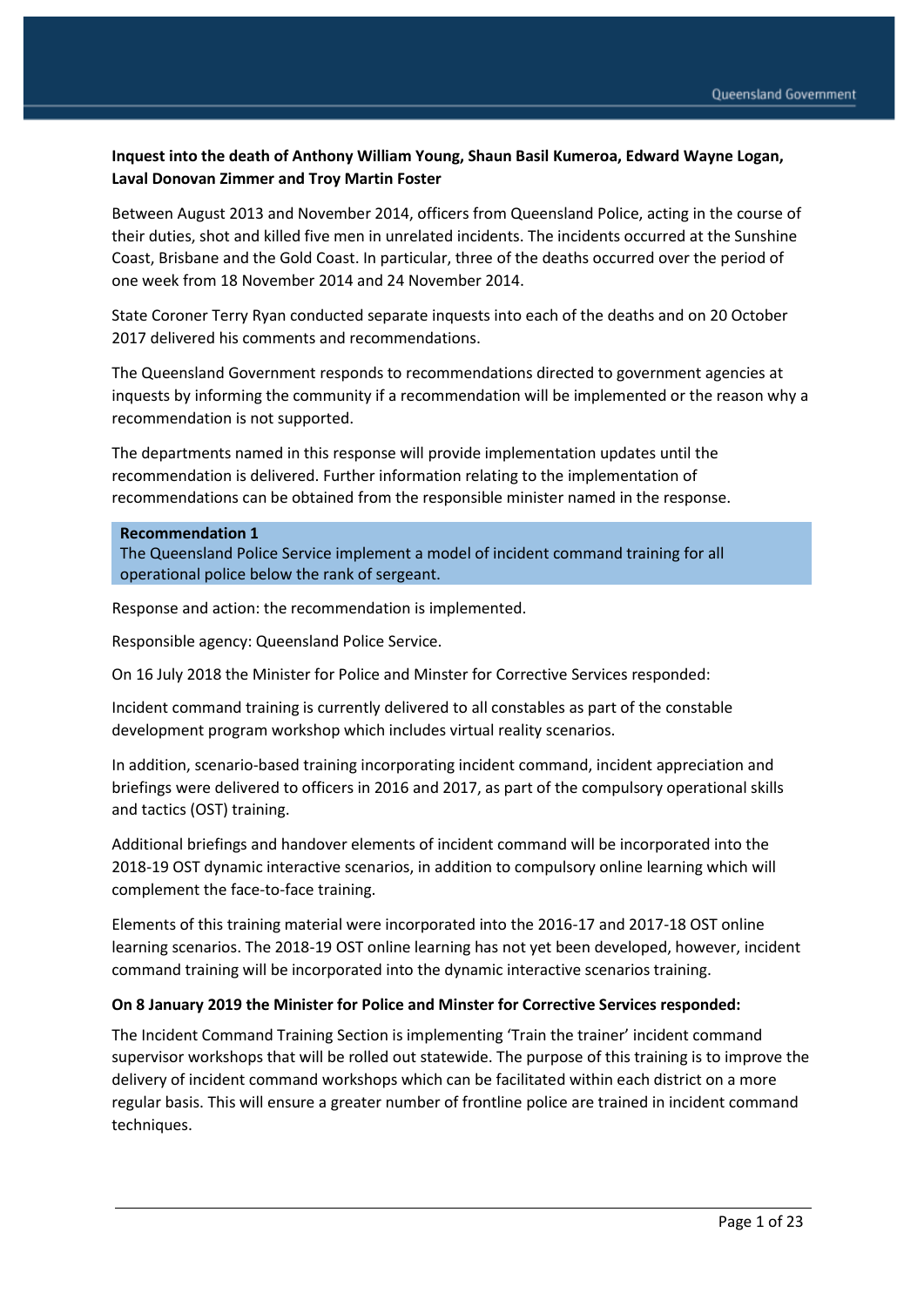Additionally, the QPS invested in a computer-based training platform which delivers scenario-based training. The system is user friendly and can be tailored to meet the needs of target audiences. The Incident Command Training Section will utilise this system to incorporate practical based training that bolsters theoretical learnings.

The training system was implemented and trialled for six weeks from 17 September to 12 October 2018. The new training system complements current virtual reality technology. The first contingent of officers was trained in September 2018.

#### **Recommendation 2**

The Queensland Police Service review operational skills and tactics training to incorporate training on appropriate radio communication and active listening techniques to ensure the effective transfer of information, and to assist frontline officers to recognise critical information.

Response and action: the recommendation is implemented.

Responsible agency: Queensland Police Service.

On 16 July 2018 the Minister for Police and Minster for Corrective Services responded:

The operational skills and tactics training (OST) includes a strong focus on de-escalation techniques including the policing with influence communication model, behavioural stairway influence model, and active listening techniques designed by the Negotiator Coordination Unit. In addition, the use of radio communication under stress has been included as part of the 2017-18 and 2018-19 OST dynamic interactive scenario training (DIST), and will continue to be part of DIST in the future.

The Queensland Police Service reviews the OST curriculum annually, and incorporates review recommendations and external consultation feedback, as required.

#### **Recommendation 3**

The Queensland Police Service revise its policy regarding first aid training for operational police so that it is consistent with the current guideline issued by the Australian Resuscitation Council.

Response and action: the recommendation is implemented.

Responsible agency: Queensland Police Service.

On 16 July 2018 the Minister for Police and Minster for Corrective Services responded:

All Queensland Police Service work units ensure compliance with the required ratios for the number of members trained in first aid.

In addition, Tactical First Aid Training (TFAT) has been incorporated into the compulsory annual operational skills and tactics training (OST) for all police. TFAT does not replace first aid certification, however, comprises more relevant practical components for operational police. Both the first aid training and TFAT align with the Australian Resuscitation Guidelines, in particular section 9.1.1 First aid for management of bleeding, and is reviewed annually as part of the OST curriculum review. TFAT incorporates in-depth training in the management of external bleeding by direct pressure, treatment of embedded objects and the application of tourniquets, modular bandages, wound packaging and chest seals.

As at 24 July 2018, 9794 members of the service have completed TFAT as part of compulsory annual operational skills training in the 2017/2018 training year. The techniques taught in TFAT have been applied successfully in operational situations and are credited with potential lifesaving outcomes in more than nine cases.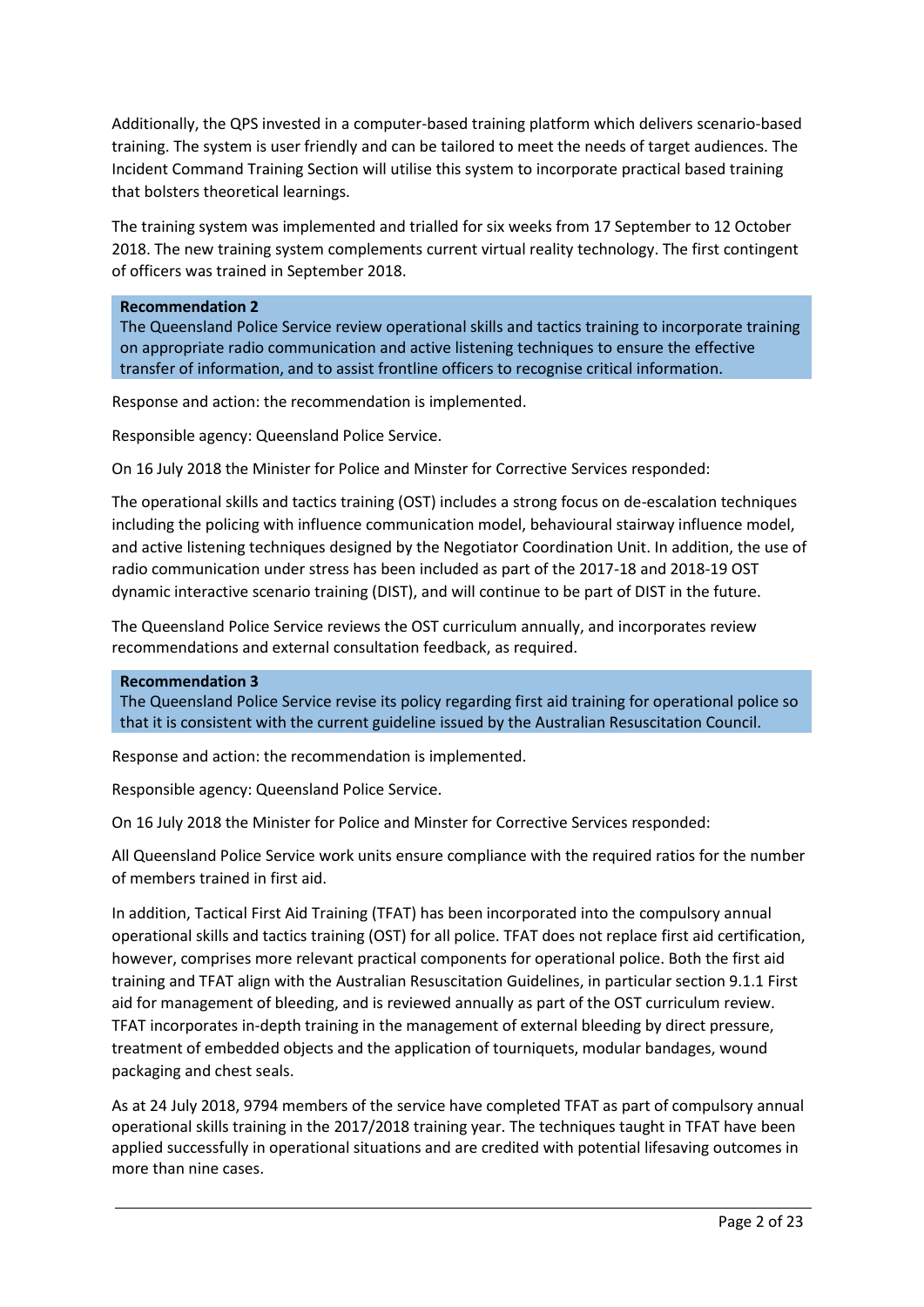### **Recommendation 4**

The Queensland Police Service (QPS) continue to review its method for reporting the use of force applied by operational police with a view to implementing a system that would provide the QPS with accurate data that can be used to better inform use of force policy, reporting and training.

Response and action: the recommendation is implemented.

Responsible agency: Queensland Police Service.

On 16 July 2018 the Minister for Police and Minster for Corrective Services responded:

The Queensland Police Service (QPS) currently collects use of force data through QPRIME for incidents involving injury and a small number of other specialised deployment situations (eg. presentation of a firearm). This is a minimalistic approach and is not consistent with best practice use of force data collection methods. The QPS acknowledges the need for a wider data collection process to gain a broader appreciation of use of force deployments within the QPS.

The data collected through this process is intended to identify what areas are exhibiting excessive force, which will inform future policy and training requirements to minimise the levels and prevalence of force used by QPS officers. To facilitate the data collection process and to gather additional data, the QPS will be lowering the reporting threshold.

The QPS Ethical Standards Command (ESC) established a project team to engage with frontline and digital systems to define the technical requirements that will complement a police intranet reporting use of force reporting solution. The project team undertook extensive consultation with officers in charge across the state to assist in forecasting the potential impacts on frontline policing operations and potential solutions.

It is expected the changes to QPRIME will be implemented in early 2019. These changes will require all officers to make additional entries into QPRIME for non-injury use of force incidents. The QPRIME information will be used by the QPS to provide more accurate external reporting of use of force data, in line with other police jurisdictions. This data will be used to complement existing early intervention strategies employed by ESC.

# **On 8 January 2019 the Minister for Police and Minster for Corrective Services responded:**

The development of the proposed additional QPRIME based use of force reporting requirements is currently being undertaken. This involves both the development of additional QPRIME data entry fields and reports to extract the data in a useable format. Once developed these new data entry fields and data extraction reports will require testing and validation prior to a 'live' QPRIME system release.

Additionally, current QPS use of force reporting policy will require amendment and all QPS officers will be required to be advised of and trained in the new use of force reporting system (over 11,500 officers).

The QPS has projected that full implementation should be finalised by mid-2019.

### **On 2 May 2019 the Minister for Police and Minister for Corrective services responded:**

The QPS is continuing to develop the additional QPRIME-based use of force reporting requirements and full implementation should be finalised by July 2019.

The QPRIME custody report 'use of force' (UoF) tab went live in April 2019 and is being utilised by police in the field. The mandatory use of the field to record UoF incidents commences in June 2019.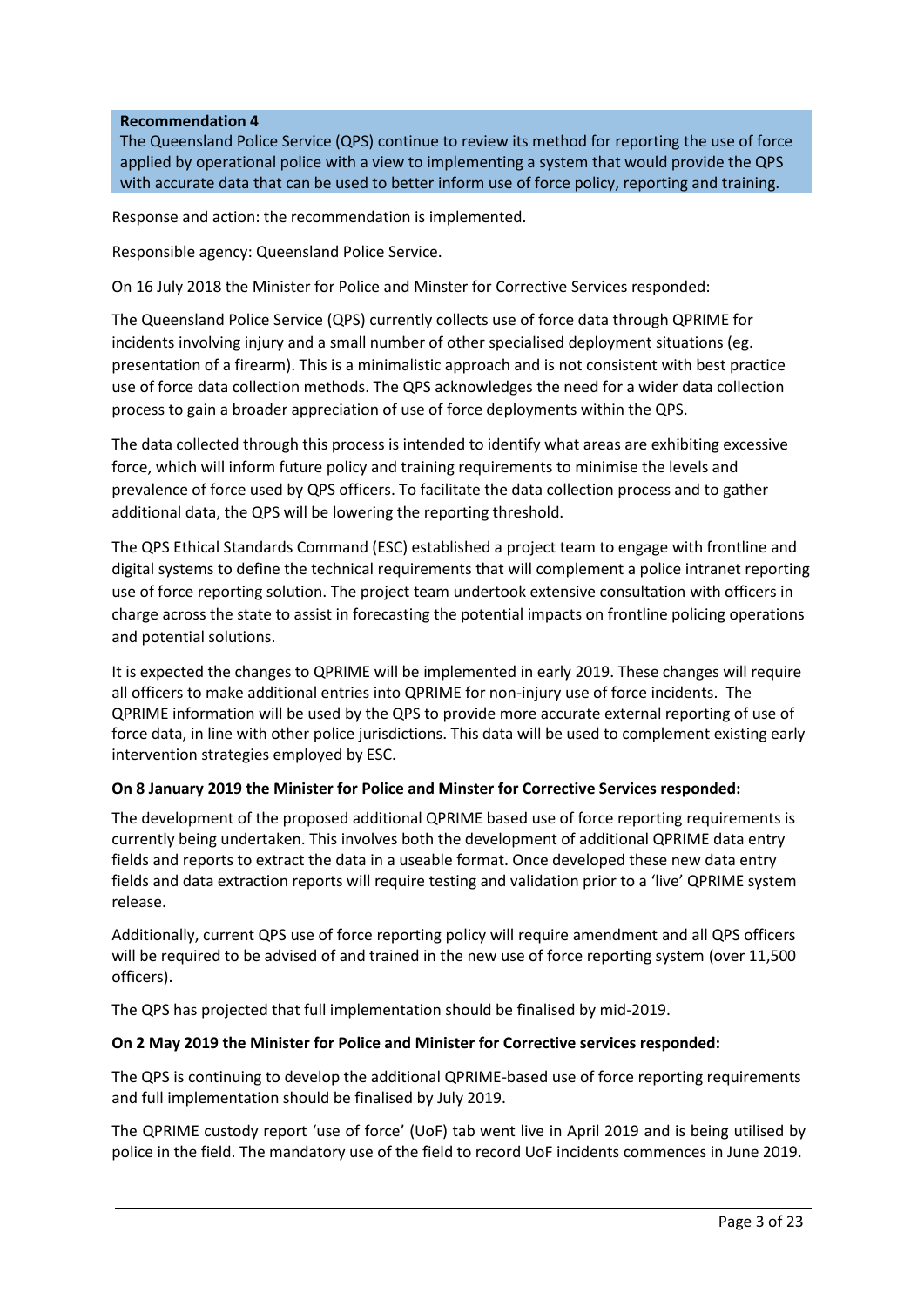New QPS policy/guidelines and implementation training were developed and will be included in the operational skills and tactics training 2019/2020 curriculum to be completed by all QPS officers.

Consultation with the QPS union has been conducted.

These changes will enable the QPS to accurately report UoF across the organisation at a lower threshold as recommended by various stakeholders and in line with national benchmarks, while also providing for the first time the functionality of statistical analysis of UoF occurrences that could shape future training needs.

### **On 26 November 2019 the Minister for Police and Minister for Corrective Services responded:**

The use of force custody tab became mandatory on 1 June 2019. The Queensland Police Service amended the *Operational procedures manual* and the QPRIME user guide, and incorporated the tab into the operational skills and tactics training curriculum.

Implementation of the use of force custody tab allows the Queensland Police Service to accurately collect use of force data and report on a lower threshold (which aligns with several external recommendations and benchmarks). The data collected allows for greater transparency in use of force reporting and enable statistical analysis which will assist in shaping future training needs and provide guidance in improving proactive approaches.

### **Recommendation 5**

The Queensland Police Service (QPS) conduct a review with respect to how often, and in what manner, firearms skills should be refreshed in order to maintain effective performance under stress, and that as part of that review the QPS consider whether operational skills and tactics firearms training should occur more often than once every calendar year.

Response and action: the recommendation is implemented.

Responsible agency: Queensland Police Service.

On 16 July 2018 the Minister for Police and Minster for Corrective Services responded:

All Queensland Police Service officers are required to attend firearms training once every calendar year using live fire ammunition, in addition to dynamic interactive scenario training (DIST) which uses less than lethal rounds. DIST forms part of the mandatory operational skills and tactics training and enables trainers and other senior officers to monitor and assess an officer's performance and decision making skills under stress, and to determine if further training or development is required.

The QPS approached the University of Queensland to assist in an evidence-based study regarding the frequency of live fire training and the shot placement of firearms in operational incidents.

Supplementary training sessions, based on relative demand, are also under development to support local needs.

### **On 8 January 2019 the Minister for Police and Minster for Corrective Services responded:**

The QPS has submitted a request to the Australian and New Zealand Policing Advisory Agency (ANZPAA) for data relating to national police training and police shootings. The data collection and analysis processes are underway.

The QPS is waiting for responses from some jurisdictions to finalise the data collection process.

The analysis will seek to determine the effectiveness of the deployment of firearms in operational circumstances, comparison between frequency and types of firearms skills training and determining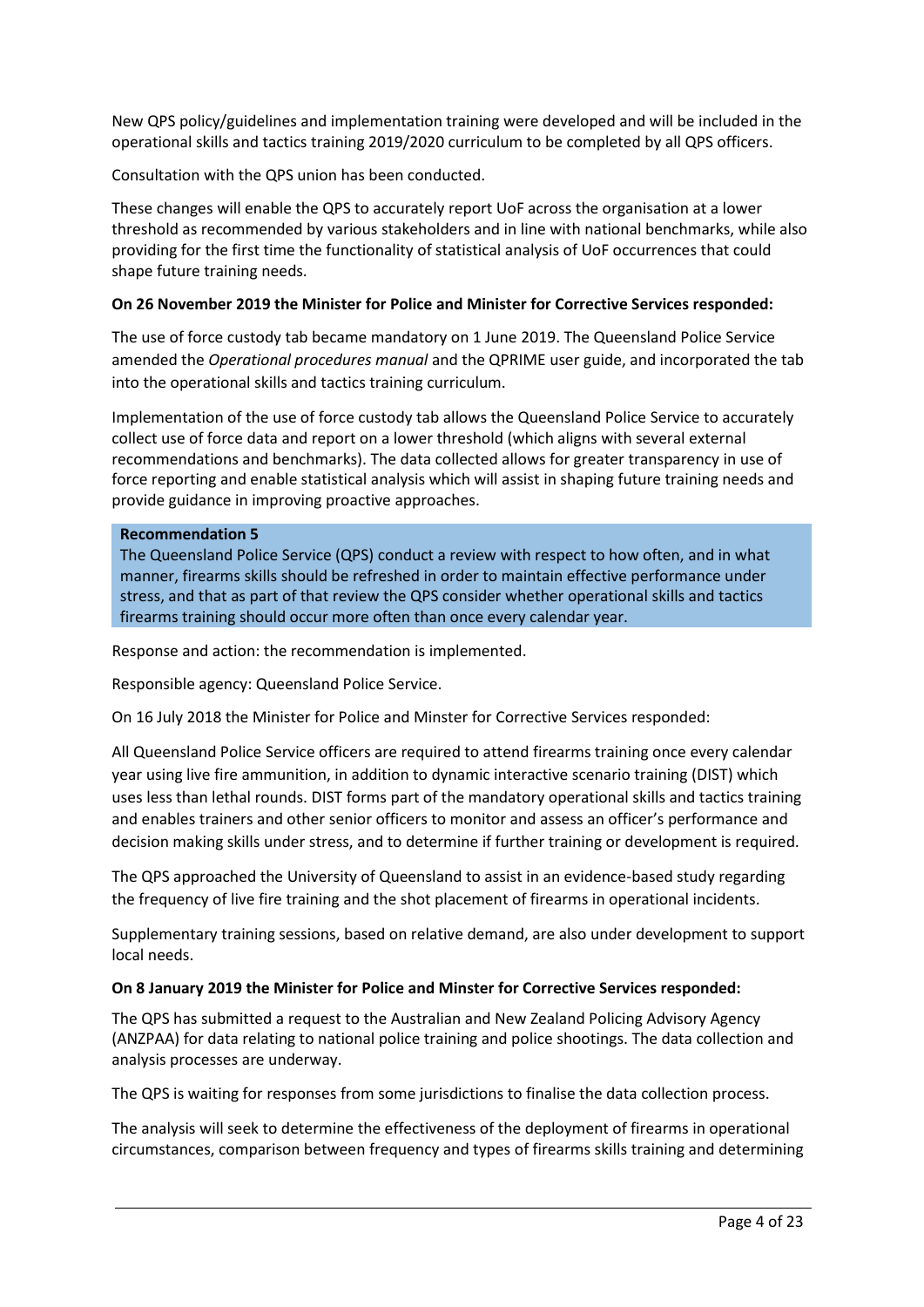the most likely police shooting situations for police in Australia. It is expected the data, when fully assessed, will help to inform discussions on the frequency of live firearms training.

### **On 2 May 2019 the Minister for Police and Minister for Corrective services responded:**

The QPS is analysing data collected from other jurisdictions and will produce a report on the deployment of firearms in operational circumstances. The report will inform discussions on the frequency of live firearms training at the QPS. The Ethical Standards Command commenced a separate more detailed research project which will complement this body of work. **On 26 November 2019 the Minister for Police and Minister for Corrective Services responded:**

Operational Training Services reviewed the frequency of police firearms skills training and evaluated officers' performance in shooting situations by analysing fatal and non-fatal shootings in Queensland between 1 June 2006 and 1 January 2018. The review identified that police engage the intended target with an 82% success rate, indicating police firearms training is successful in preparing police for the likely expectation of a shooting incident. In addition to live fire on a range, the Queensland Police Service performs annual dynamic scenario training which involves role playing in realistic situations using service weapons that fire paint projectiles. This situational shooting scenario training is high fidelity training that is more impactful than shooting live ammunition at static paper targets.

The current frequency and manner in which firearms skills are taught and maintained is highly successful and the evidence does not support an increase in live fire practice for frontline nonspecialist officers.

#### **Recommendation 6**

The Queensland Police Service continue to explore ways in which use of force training in low light conditions can be effectively delivered, including through the use of purpose built and dedicated facilities to assist in the delivery and frequency of this training.

Response and action: the recommendation is implemented.

Responsible agency: Queensland Police Service.

On 16 July 2018 the Minister for Police and Minster for Corrective Services responded:

The development of the new Counter Terrorism and Community Safety Centre (CTCSC) at Wacol, due for completion in late 2020, will provide low light training environments for police operational skills and tactics (OST) training. This centre will significantly enhance the quality and capacity to deliver relevant and applicable multi-disciplined OST training to all police. The centre is programmed to provide OST training to all operational police within the South East Corner of Queensland, however, a review by an external benefits analyst is underway to establish whether a state-wide rollout of training within the centre is viable.

The QPS rolled out 9500 weapon mounted light systems to operational police and was incorporated into the compulsory annual OST training for all police officers. This weapon mounted torch will enhance officer safety and increase operational effectiveness in low light policing situations.

#### **Recommendation 7**

Operational skills and tactics training continue to incorporate 'lessons learned' from previous shootings into scenario based training, including anticipating the presence of weapons on arrival at the scene, tactical withdrawal, and managing bystanders during an incident.

Response and action: the recommendation is implemented.

Responsible agency: Queensland Police Service.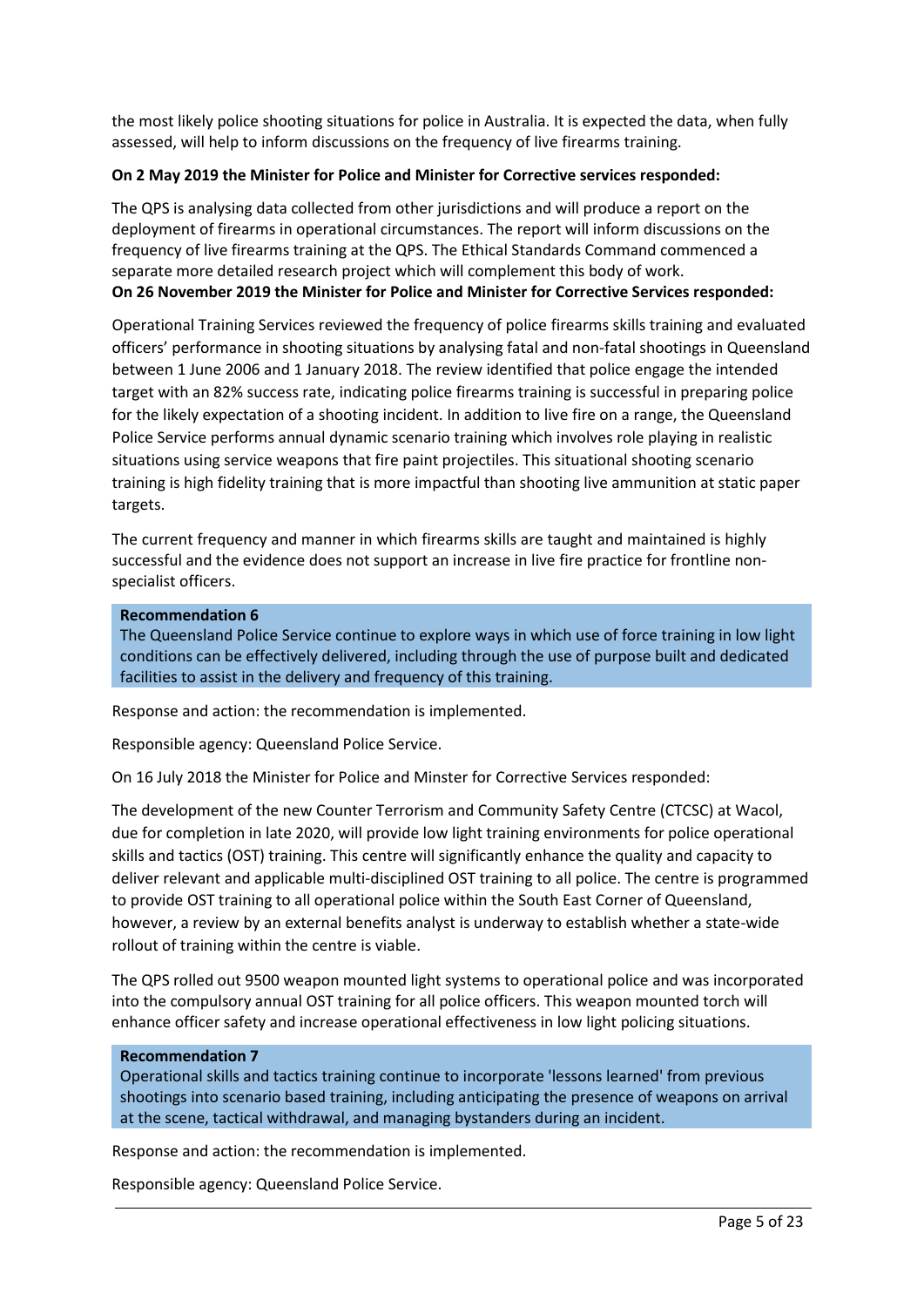On 16 July 2018 the Minister for Police and Minster for Corrective Services responded:

The Queensland Police Service is developing additional theoretical training opportunities to be conducted during the annual operational skills and tactics training to complement and support the interactive scenario-based training. This may include officers watching videos and reading other relevant material as they become available.

The Dynamic Interactive Scenario Training (DIST) is reviewed annually, and incorporates lessons learned and current operational and threat environment factors.

### **On 8 January 2019 the Minister for Police and Minster for Corrective Services responded:**

Annual skills training for 2017-18 and 2018-19 includes dynamic interactive scenarios that incorporate lessons learnt including the presence of weapons, tactical withdrawal and positioning, and managing bystanders during an incident. Annual dynamic interactive scenario training is intentionally inclusive of lessons learnt and recent, relevant operational experiences. The development of curriculum in this space is heavily based on the operational environment and relevant experiences.

Furthermore, the additional theoretical training opportunities, which complement and support the interactive scenario-based training, were developed and have now been incorporated into operational skills and tactics training.

### **Recommendation 8**

The Queensland Police Service conduct a review of the standing orders governing the conduct of Ethical Standards Command (ESC) investigations of critical incidents involving a fatality. The review should include the following matters for the consideration of investigators:

- a. Where it is desirable to defer an interview with the ESC investigator (including for the welfare of involved officers), or impractical for that interview to occur close to the time of the incident, an initial account of events should be taken in a short interview recorded by a suitably independent, but readily available, investigator. The officer conducting this initial interview should be someone whose involvement is approved by the person directing the ESC investigation, but need not be that officer or an ESC officer.
- b. A restatement of the advantages of walk-through interviews as the primary means of obtaining the account of involved police officers, while leaving the means of theprimary interview to the discretion of the investigator.
- c. Provision for officers to be given the opportunity to view relevant video or other recordings, including body worn camera footage, of an incident at a time considered appropriate by the investigator but not before the primary interview; and an opportunity for officers to provide addendum statements or take part in addendum interviews where either officers or investigators consider that desirable.
- d. All forensic testing of involved officers should be conducted within two hours of the incident occurring.
- e. A separate senior ESC officer should be given oversight of actions concerning involved officers, including officer separation; initial interviews; forensic testing; issuing instructions; sending officers home if appropriate; transporting and accommodating officers; providing a change of clothes etc.

Response and action: the recommendation is agreed in part and implementation is complete.

Responsible agency: Queensland Police Service.

On 16 July 2018 the Minister for Police and Minster for Corrective Services responded:

The Queensland Police Service (QPS) Ethical Standards Command (ESC) conducted a full review of the instructions governing the conduct of investigations into police related incidents involving a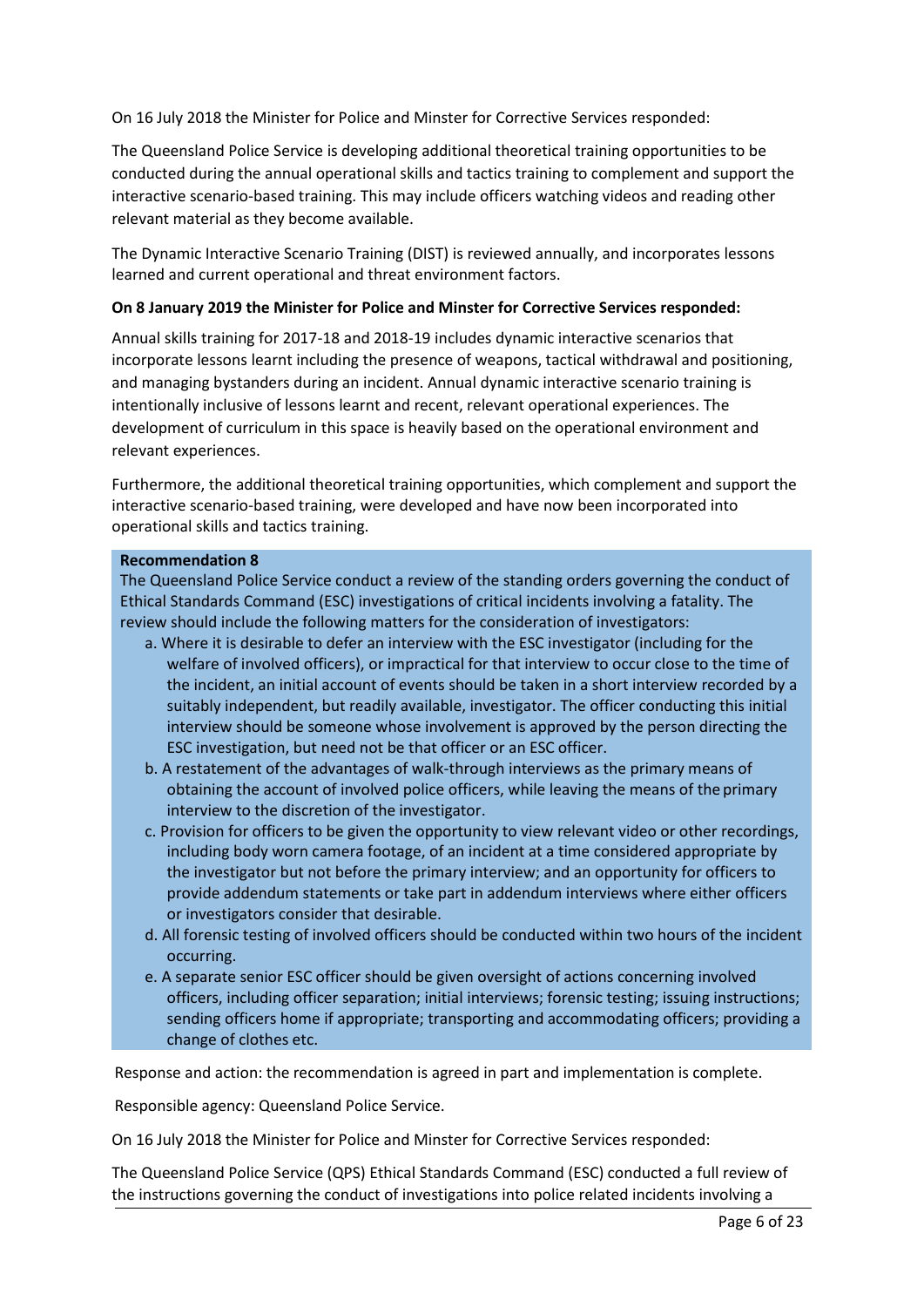fatality. The instruction has been amended to reflect most of the recommendations made by the coroner. The instructions were implemented on 29 November 2017.

Recommendation 8d is supported in part. The QPS conducts forensic testing of all officers involved in critical incidents which may include the collection of DNA and clothing, seizure of accoutrements and collection of blood/bodily fluid contaminates. Pursuant to Part 5A of the *Police Service Administration Act 1990* (PSAA), a breath test is to be conducted within 2 hours of the critical incident occurring and a urine drug screen is to be completed within 24 hours.

While the QPS adheres to the PSAA and completes all breath tests within 2 hours and drug screen tests within the 24-hour period, it is impractical for the QPS to complete drug screens (in addition to other testing requirements) within 2 hours of a critical incident, as recommended by the coroner. The QPS endeavours to complete all required testing following a critical incident as soon as practical. Within the last 20 years, the QPS attended over 200 critical incidents and completed the required testing within 12 hours of the incident occurring.

#### **Recommendation 9**

The Queensland Police Service consider adopting service-wide an approach analogous to the system employed by Special Emergency Response Team for post incident support of officers, subject to appropriate adaptations having regard to local circumstances and officers being trained as to the limits of their role.

Response and action: the recommendation is implemented.

Responsible agency: Queensland Police Service.

On 16 July 2018 the Minister for Police and Minster for Corrective Services responded:

The Queensland Police Service reviewed and amended its current instruction to reflect the recommendation made by the coroner. The revised instruction now aligns with the approach employed by the Special Emergency Response Team (SERT) for post-incident support of officers.

The revised instruction states that *'a welfare officer is appointed from the District or Command, to attend to the welfare needs of the subject members, including identifying a support person not involved in the incident to remain with the subject member; transporting the subject member from the scene to a police establishment; in circumstances requiring forensic examination of the subject member and/or clothing, arranging a change of clothing to be provided once forensically dealt with. The welfare officer is to ensure support persons are aware of the direction for the subject members to be separated and not to discuss the matter'.*

The instructions were implemented on 29 November 2017.

#### **Recommendation 10**

Officers involved in a critical incident involving a fatality be mandated to attend at least one session with a psychologist or psychiatrist independent of the Queensland Police Service (QPS) and that this issue be the subject of a separate review by the QPS. The review should consider:

- the most effective ways of supporting police officers after a critical incident involving a fatality in the medium to long term
- the training of officers in supervisory positions to ensure that they can appropriately monitor officers under their supervision who have been involved in critical incidents involving a fatality; including an awareness of warning signs that an officer is experiencing difficulties; and of steps that can be taken to ensure that such officers receive timely support.
- how appropriate support mechanisms can be established and how the adequacy of existing mechanisms is monitored.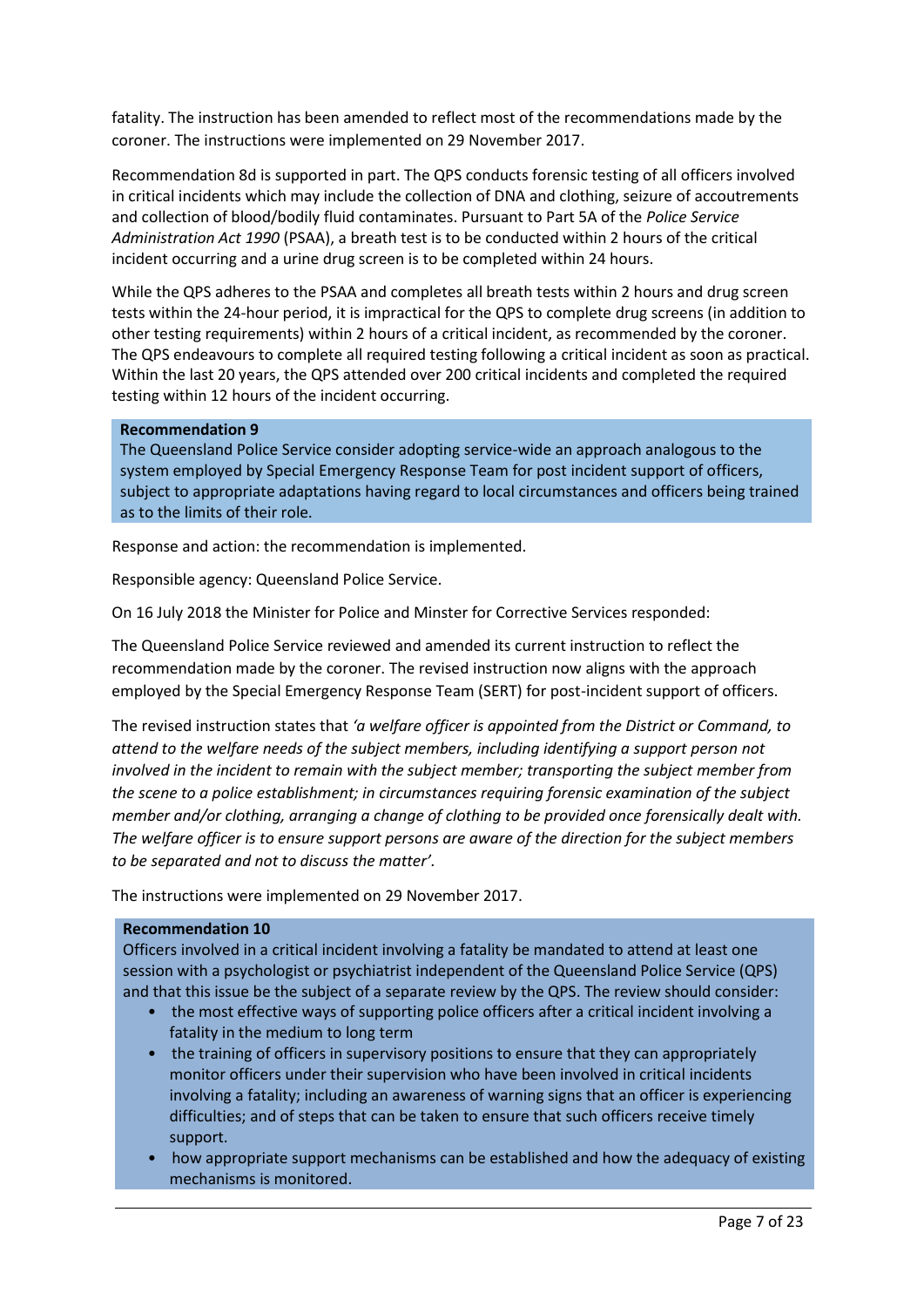Response and action: the recommendation is implemented.

Responsible agency: Queensland Police Service.

On 16 July 2018 the Minister for Police and Minster for Corrective Services responded:

The Queensland Police Service (QPS) proposes to engage the Melbourne-based company, Phoenix, formerly known as the Australian Centre for Post-Traumatic Mental Health, to complete a review of QPS's policy, systems and processors for supporting and monitoring employees involved in critical incidents and the appropriateness of referrals to psychiatrists and/or psychologists for mandatory assessment following a critical incident. In the interim, the QPS will continue to review the coroner's recommendation with a view to continuous improvement of these services.

The QPS is also considering some of the recommendations from the Queensland Audit Office Report into Mental Health Services. Furthermore, in February 2018, the QPS launched the Our people matter strategy which focuses on the health, safety and wellbeing of QPS members and their families. The strategy will connect the needs of frontline management and supervisors with solutions and support mechanisms to create working environments that will protect the long-term health and wellbeing of employees. The QPS intends to provide refresher training courses to supervisors to build their knowledge and capability, and to provide options for supporting members during and post critical incidents. All mental health training, including program design, content and frequency will be reviewed in 2018 to ensure the issues outlined in the coroner's recommendations are consistently addressed and reinforced in all programs.

Additionally, the QPS has a range of personnel including 600 peer support officers and thousands of supervisory staff including 24 psychologists and social workers whose roles are to monitor and refer their staff and colleagues who may exhibit distress and or any behaviours that require debriefing and or mental health support. The QPS has internal and external counselling and support options and refers more than 600 officers requiring paid treatment to psychologists or psychiatrists each year. The QPS also engages more than 32 chaplains in voluntary, part-time and full time roles to support all geographical areas of the state.

### **On 8 January 2019 the Minister for Police and Minster for Corrective Services responded:**

The Queensland Police Service is conducting a number of reviews to help inform how the service can support officers after a critical event. The conclusion of these reviews will assist the QPS in how to implement the coroner's recommendation.

The QPS is participating in a review led by the Office of Industrial Relations (OIR) with WorkCover Queensland, aimed at improving support to members with PTSD and improve workers' compensation claims processors (which includes assessing the process barriers and assessing the need for more timely support). The Queensland Police Union is participating in the review. Phoenix Australia was engaged by OIR to examine existing processes at WorkCover Qld and within the QPS.

As mentioned in our earlier response in July 2018, Phoenix Australia will also review this coronial recommendation and recommendations arising from the Queensland Audit Office report which relate to mental health literacy and mental health screening within the QPS.

The QPS commenced implementation across all police districts of the [Our People Matter Strategy,](http://ourpeoplematter.com.au/) which focuses on improving workplace safety and relations and the health and fitness of QPS employees and their families. The strategy was developed in partnership with employees, their families and unions.

### **On 2 May 2019 the Minister for Police and Minister for Corrective services responded:**

Page 8 of 23 Phoenix Australia completed their review of post-traumatic stress disorder workers' compensation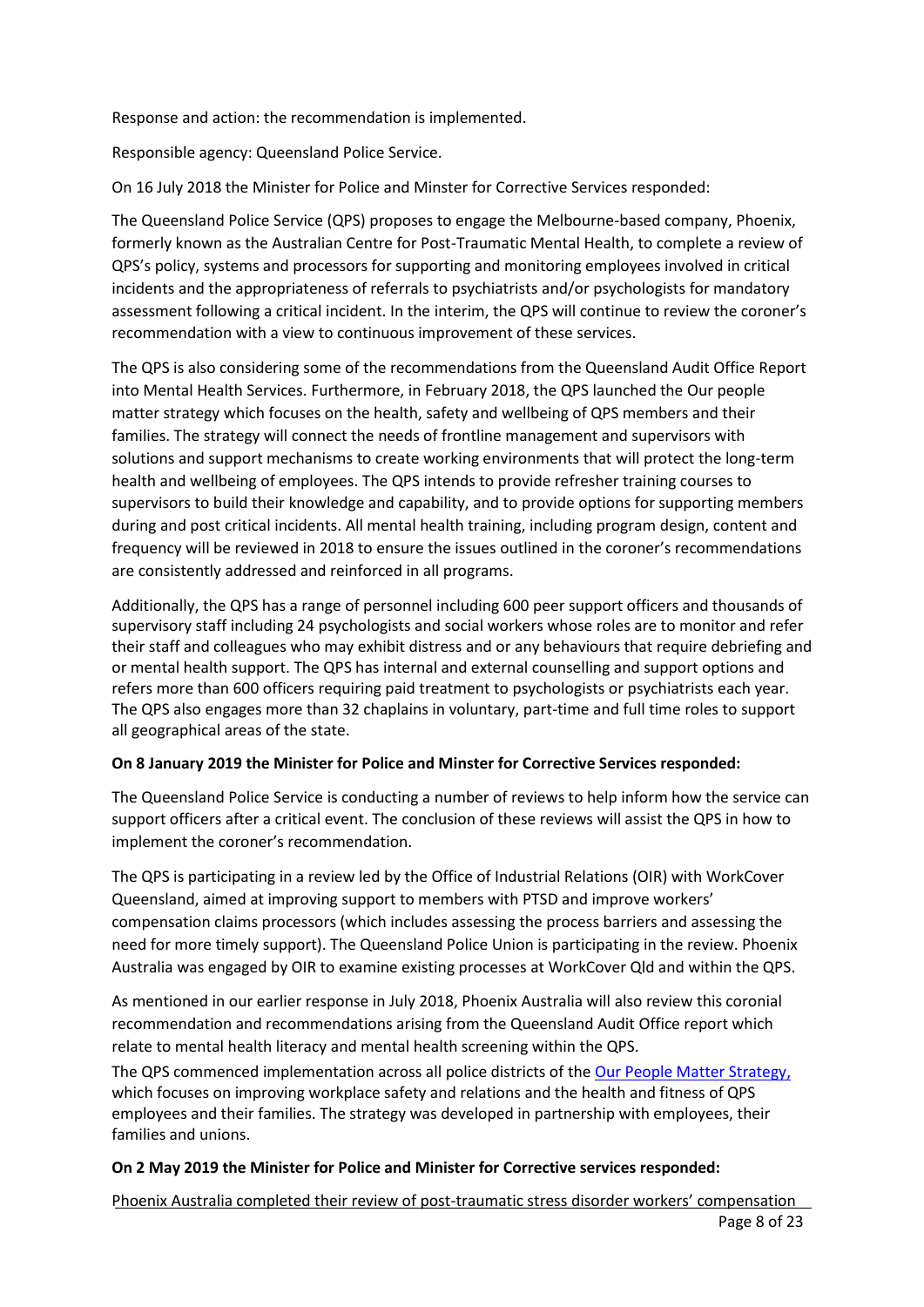claims for frontline workers in Queensland, which is now with OIR. OIR indicated they will discuss the review findings with their minister and key stakeholders including Workcover Queensland, frontline responder agencies and the Queensland Police Union of Employees.

Phoenix Australia also completed a review of the mental health screening instruments used by the QPS for the identification of employee psychological distress. These screening tools were validated as appropriate for use within the QPS workforce which includes support mechanisms for overviewing attendance at critical incidents.

The QPS will request Phoenix Australia to specifically review the QPS systems for the management and support of employees involved in fatal critical incidents and to advise on improvements. This review will build on the related knowledge and examinations Phoenix Australia obtained in their reviews on aspects of mental health support services available to QPS employees which was finalised in November 2018.

The QPS will also benchmark the management and support programs offered by other Australian policing organisations as part of the Phoenix Review and QPS continuous improvement.

# **On 26 November 2019 the Minister for Police and Minister for Corrective Services responded:**

As the review being conducted by Phoenix Australia forms part of a larger body of work being led by another department, the Queensland Police Service has requested Phoenix Australia provide advice specifically on the merits of requiring police officers to attend a session with a psychiatrist or psychologist following a critical incident involving a fatality.

The Queensland Police Service established a mental health literacy framework to build capability and knowledge in our workforce. The training of frontline, middle management and senior leadership will incorporate theory and practical information on how to identify, monitor and support employees experiencing difficulties.

The Queensland Police Service updated the psychological first aid training for leaders which includes embedding scenario-based training within the incident command course. This will be rolled out in future incident command training courses and leadership development programs (commencing 2020).

# **On 5 August 2020 the Minister for Police and Minister for Corrective Services responded:**

The Queensland Police Service has redrafted the psychological first aid policy for review by Phoenix Australia.

The Queensland Police Service will be updating the online learning package that supports the application of psychological first aid policy in the work environment, once the policy has been formally reviewed and endorsed by Phoenix Australia. Psychological first aid training for leaders will be developed for inclusion within the service's leadership capability program.

# **On 2 October 2020 the Minister for Police and Minister for Corrective Services responded:**

In August 2020, the Queensland Police Service obtained the Phoenix Australia's final report *Queensland Police Service Review of the current approach to managing critical incidents and potentially traumatic events*. Phoenix Australia provided a series of recommendations to support the broader integration and approach to mental health and wellbeing across the organisation which include:

- transitioning the service to a comprehensive and consistent psychological first aid response to critical incidents and potentially traumatic events
- development and implementation of guidelines for monitoring cumulative exposure to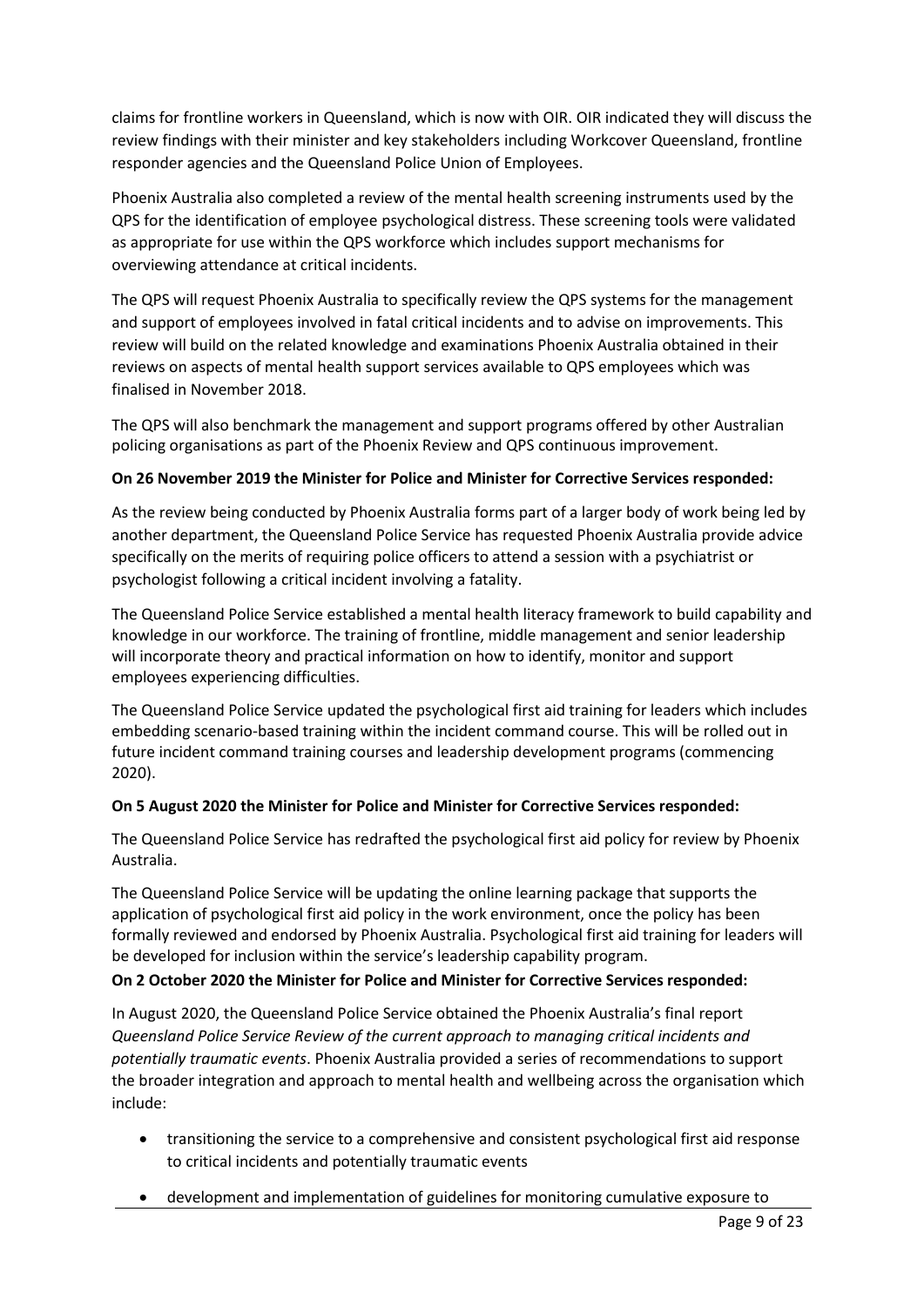critical incidents and potentially traumatic events

- embedding psychological first aid in existing police training at all levels
- implementing compulsory training and support for all supervisors, managers and peer support officers directly linking to respective roles and responsibilities
- developing a process for employees to anonymously monitor their own psychological wellbeing in order to facilitate early identification, encourage self-care and promote helpseeking
- considering the provisions of mandatory post-incident screening in the event of a high-level exposure to a critical incident, providing an additional layer of support alongside current psychological first aid and self-help options in the event of these high-risk situations.

The Phoenix review supported the concept of mandating sessions following a critical incident involving a fatality to demonstrate the Queensland Police Service's duty of care, provide a method of capturing any residual mental health issues as a result of cumulative exposure, and to reduce the stigma associated with early intervention and attending sessions with a mental health professional. The review also stated however, that there is no definitive research evidence to support the effectiveness of mandatory screening post a critical incident, noting the approach needs to be agency-specific and contingent on the integration of policies and practices within the organisation's overall approach to mental health. Phoenix Australia recognise the benefits of mandatory screening after a critical incident relate more so to the capture of cumulative trauma, rather than providing support following a critical incident.

The report acknowledged the development of the Queensland Police Service policy on psychological first aid and the provision of support following a critical incident or potentially traumatic events will provide an opportunity for employees to receive care tailored to their needs, with those requiring formal (level 3) treatment referred to an external mental health professional. In this context, the review recommended the Queensland Police Service consider de-coupling mandatory screening from critical incidents and provide regular (annual) mandatory screening by a qualified mental health professional for all employees. This will broaden the potential for mandatory screening to capture distress associated with cumulative critical incidents and potentially traumatic events exposures and other organisational and personal stressors.

A dedicated project was established to progress the development of a Queensland Police Service wellbeing strategy which will adopt an integrated approach aimed at protecting the mental health of staff, promoting wellbeing and addressing mental health conditions regardless of cause. In addition to implementing the recommendations from the independent Phoenix review, the project team identified five key priority areas of leadership, culture, education, health and wellbeing services and employee lifecycle initiatives with work currently progressing to:

- review injury management
- establish a Queensland Police Service funded and anonymous self-refer external counselling program to reduce barriers and encourage employees to seek early assistance. This network could be utilised to implement the Review recommendation to provide annual screening to all employees
- deliver a mental health training framework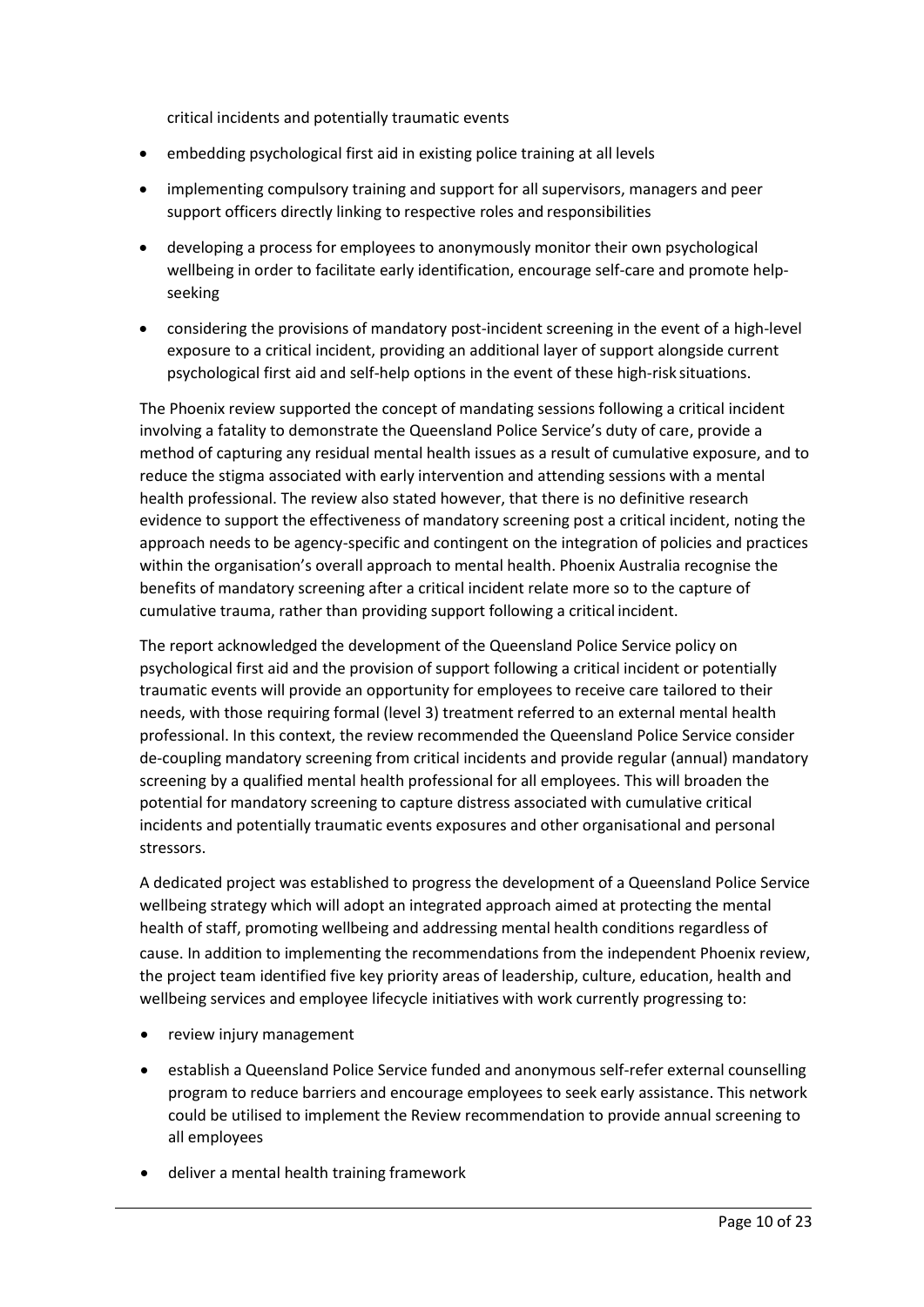- deliver a comprehensive external wellbeing and support website
- review the organisation's approach to supporting members who experience a critical incident or potentially traumatic event through the provision of psychological first aid
- review the peer support officer program.

The Queensland Police Service will undertake several bodies of work, including:

- commencing consultation with relevant stakeholders to develop a broader integration of psychological first aid and wellbeing services
- revising the psychological first aid policy and guidelines with respect to the provision of a comprehensive and consistent psychological first aid response to critical incidents and potentially traumatic events
- commencing a review of relevant internal systems to identify a suitable system-based solution/s to support mental health case management and tracking of cumulative exposure
- ongoing development to refresh psychological first aid training across all levels of the organisation in accordance with the revised policy and guidelines. The Queensland Police Service will provide psychological first aid training as a foundational course for all members, within the leadership training program and embedded throughout skills programs including incident command.

In light of the Phoenix report recommendations, the Queensland Police Service will examine options to provide opportunities for an annual check in with an external psychologist to monitor cumulative exposure, reduce stigma and facilitate proactive help seeking behaviours.

# **On 11 May 2021 the Minister for Police and Corrective Services and Minister for Fire and Emergency Services responded**:

The Queensland Police Service has continued to advance the development and implementation of a comprehensive wellbeing strategy to provide the Queensland Police Service workforce with a contemporary, best-practice regime aimed at protecting mental health, promoting wellbeing and addressing mental health conditions regardless of cause. The strategy builds upon the recommendations of the Phoenix Australia report *Queensland Police Service Review of the current approach to managing critical incidents and potentially traumatic events* which was commissioned following the coronial Inquest into the deaths of Anthony William Young, Shaun Basil Kumeroa, Edward Wayne Logan, Laval Donovan Zimmer and Troy Martin Foster.

Following a comprehensive review of the Phoenix Report and other reviews of internal support services, including responding the critical incidents and potentially traumatic events, the Queensland Police Service has embarked on a largescale transformational change that provides a holistic approach to managing and supporting officers exposed to potentially traumatic events, cumulative exposure and mental health-related issues to ensure the safety and wellbeing of all officers. The Queensland Police Service has undertaken significant bodies of work and extensive consultation with a broad range of stakeholders to achieve this change.

To continue to support the transformational change, the Queensland Police Service will continue to progress these bodies of work:

• the updated psychological first aid policy and guidelines are expected to be approved in mid-2021 and deliver a new process for the on-scene care of Queensland Police Service members involved in critical incidents and potentially traumatic events and to provide for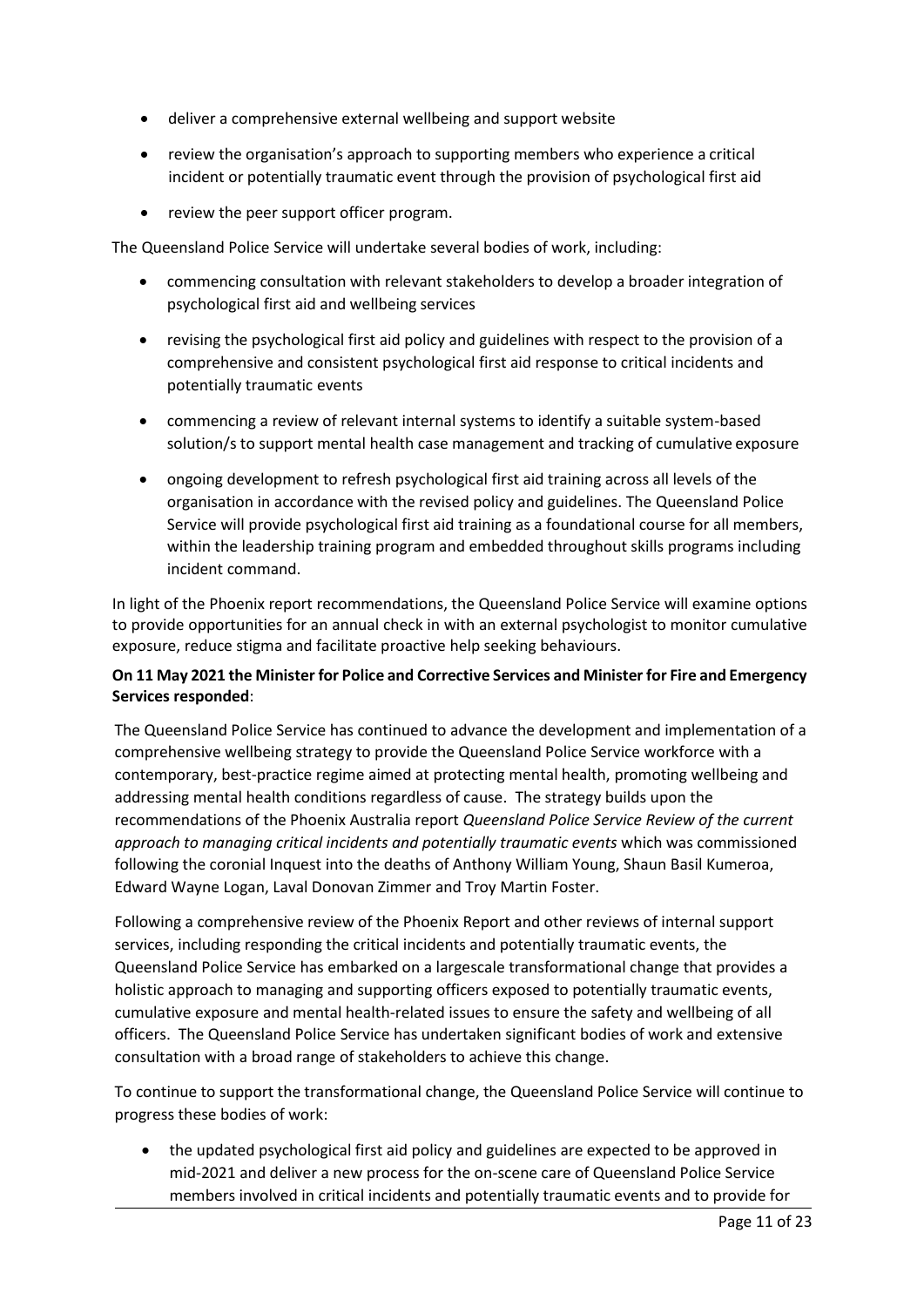their ongoing monitoring and support

- continued consideration of ICT-needs, with an evaluation of a current trial of a case management system and further investigation of requirements and viable options to track cumulative exposure
- continued implementation and embedding of the psychological first aid training programs
- further investigation into the viability and options to provide an annual check-in with an external provider to monitor cumulative exposure, reduce stigma and facilitate proactive help seeking behaviours.

### **On 29 November 2021 the Minister for Police and Corrective Services and Minister for Fire and Emergency Services responded**:

The Queensland Police Service has undertaken significant bodies of work and extensive consultation with stakeholders to achieve largescale transformational change to implement the Queensland Police Service Wellbeing Strategy to promote safety, wellbeing and address mental health conditions.

In implementing this recommendation, the Queensland Police Service has:

- integrated psychological first aid in Queensland Police Service policy and guidelines, released to organisation on 30 July 2021. A strong consensus view of stakeholders consulted was that Queensland Police Service members would benefit from additional support following a critical incident involving a fatality and that a psychologically evidence-based approach should be adopted
- revised and redrafted the integrated psychological first aid policy and guidelines to include a process whereby integrated psychological first aid is delivered at critical incidents by a dedicated and specially trained Queensland Police Service member. Integrated psychological first aid specialist will attend solely to provide direct integrated psychological first aid support to members involved. This formalised process will ensure the initial and ongoing monitoring and support of Queensland Police Service members involved in a critical incident
- commenced a review of currently available Queensland Police Service systems with a need identified to modernise technology to better-support mental health case management and track cumulative exposure. A trial is being undertaken of an internal Queensland Police Service system which has been reconfigured to support case management. Further research on how the Queensland Police Service can track cumulative exposure to critical incidents and potentially traumatic experiences is being undertaken to determine an evidence-based, viable option
- the Queensland Police Service Mental Health Training Framework supports the inclusion of integrated psychological first aid training. The development of both online and face-to-face training products have been completed and is available to all Queensland Police Service members. Specific and tailored integrated psychological first aid training will be embedded in current training for managers/supervisors, peer support officers, Queensland Police Service chaplains and psychologists, and social workers and relevant Queensland Police Service sections that have involvement in the preparation for and response to critical incidents.

The inaugural Queensland Police Service Wellbeing Strategy was launched on 28 April 2021, focusses on reducing the stigma associated with seeking help for mental health-related issues, supporting members exposed to critical incidents and potentially traumatic experiences and fostering a supportive culture, with mental health and wellbeing identified as an organisational priority. The Queensland Police Service has:

• undertaken a peer support officer program and injury management review –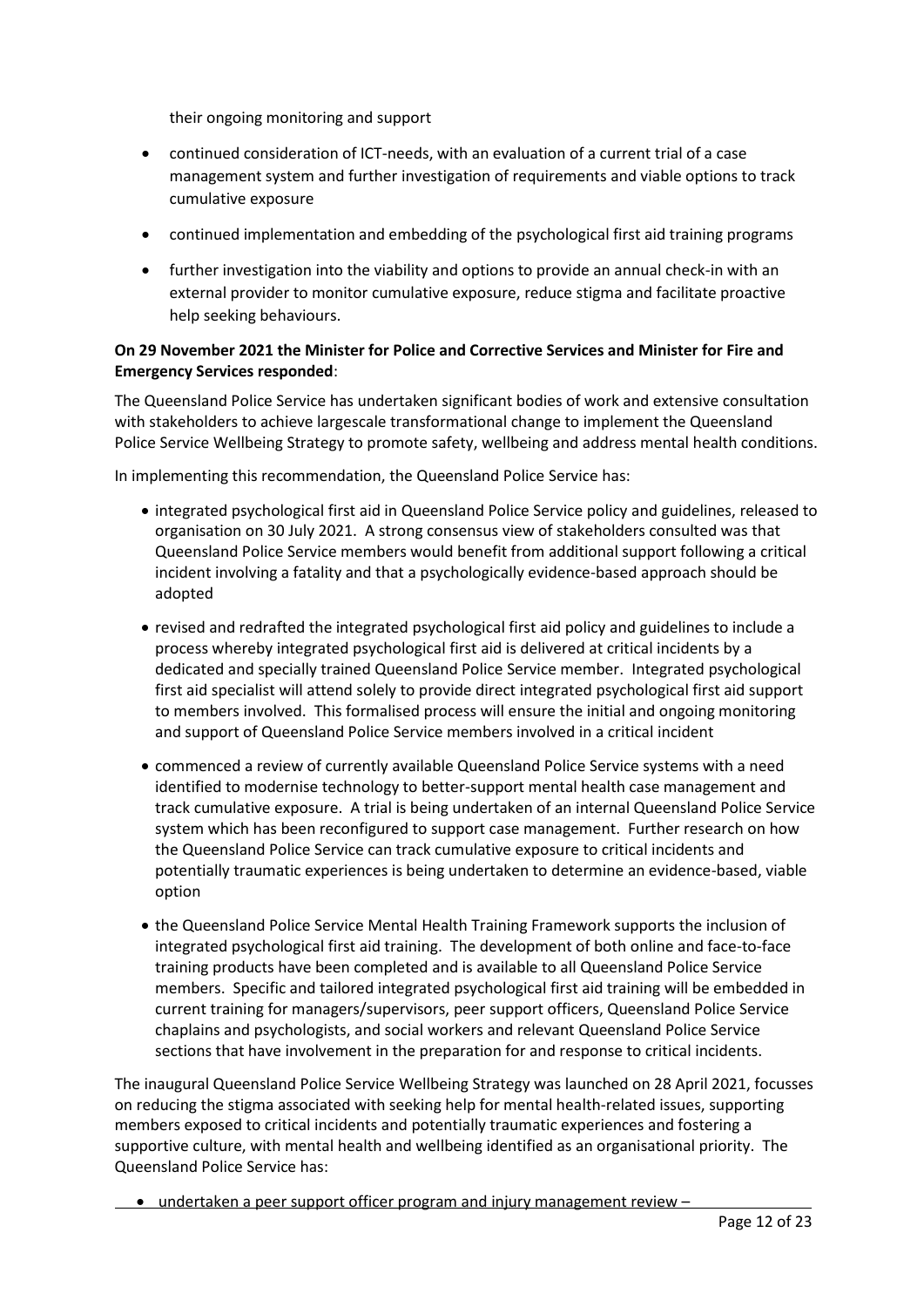recommendations are now being considered with a range of stakeholders in order to formalise policy and develop an implementation plan

- launched a psych health screen platform enabling Queensland Police Service members to anonymously and voluntarily self-assess their mental health and facilitate additional support
- developed a Queensland Police Service-funded and anonymous self-referral platform enabling Queensland Police Service members to anonymously self-refer to external treating specialists funded by the Queensland Police Service. The program is aimed at reducing barriers and encouraging Queensland Police Service members to seek early assistance
- launched a comprehensive external facing wellbeing and support website, allowing Queensland Police Service members and their families to access important support information.

The Queensland Police Service will continue to support the transformational change through business-as-usual activities.

### **Recommendation 11**

The Queensland Government develop appropriate referral pathways, through an agency such as Victim Assist Queensland, to enable the families of those shot by police and witnesses to such events to be provided with counselling and support.

Response and action: the recommendation is implemented.

Responsible agency: Queensland Police Service.

On 16 July 2018 the Minister for Police and Minster for Corrective Services responded:

The Queensland Police Service has existing policies and procedures in place to support families and witnesses in the event of a fatal police shooting incident. For example, where the next of kin of the deceased agrees to the release of their information to the Queensland Homicide Victims Support Group (QHVSG), the notification is emailed by police to the QHVSG within 24 hours of the commencement of the investigation. The QHVSG offers 24-hour emotional support, personal advocacy and information to all people affected by homicides in Queensland. Significant changes to the *Victims of Crime Assistance Act 2009* in 2017 strengthened victims' rights through the replacement of the 'Fundamental Principles of Justice' with the 'Charter of Victim Rights'. The charter requires police to proactively provide victims of an act of violence in Queensland with information about the victims' register, investigations and prosecutions without the victim having to ask for the information.

The QPS has connected vulnerable and disadvantaged people who may be experiencing stress, distress and a range of social issues, with support services since 2005 under different support program names. Police Referrals is the name of the current program and is an embedded strategy of QPS frontline operational policing. Police Referrals continues to be developed to ensure frontline officers are able to provide individuals, their families and carers the option of a referral to local service providers.

Police Referrals has over 450 service providers for any one of 23 different referral categories. One of the referral categories relates to provision of counselling and support to family members and witnesses following a fatal police shooting. Once a referral is made, the client is contacted within a few business days by the relevant support provider.

A network of officers provide local 'on the ground' support and education to district police about the service's referral approach, work with local service providers to ensure appropriate services are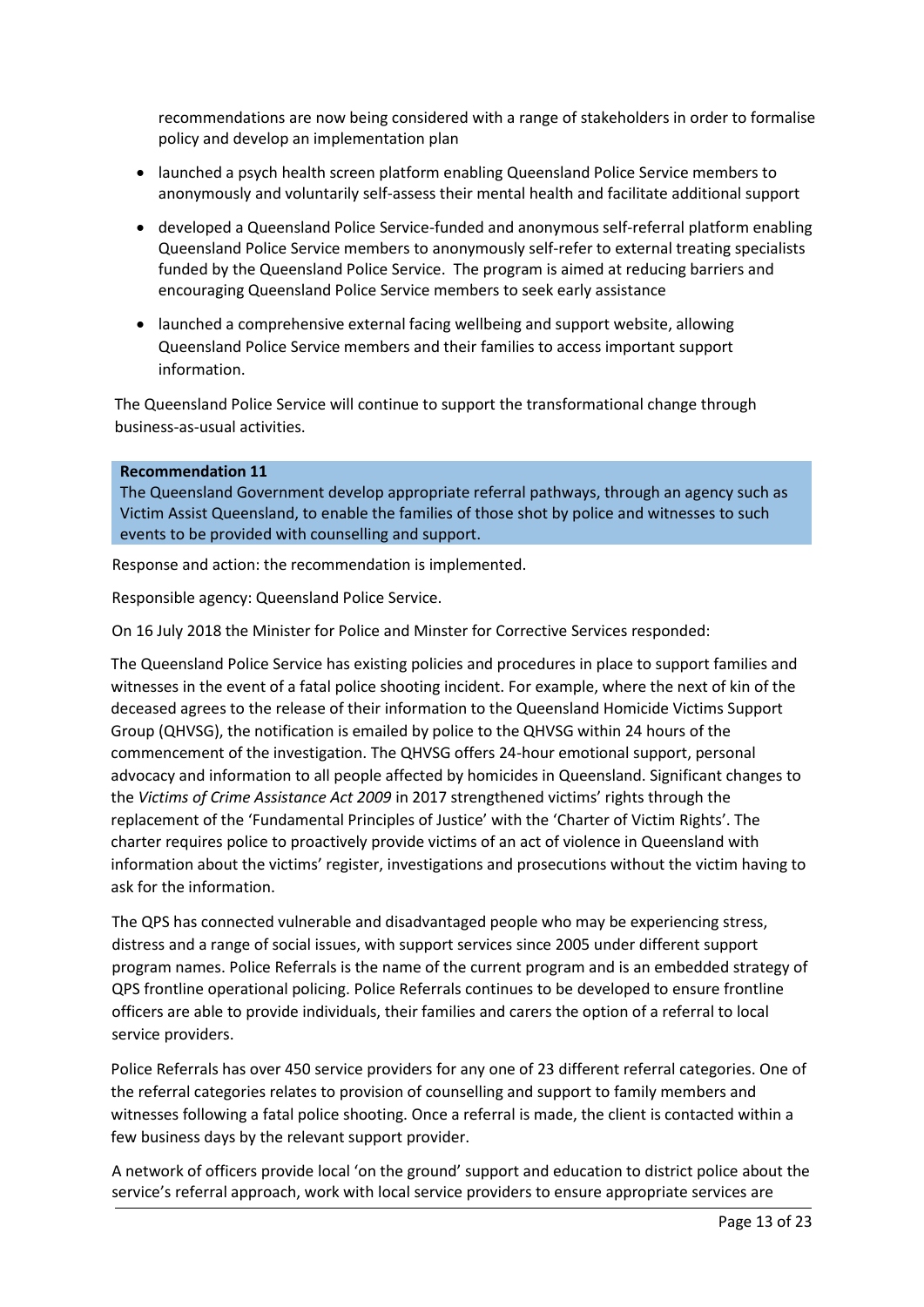receiving police referrals and assist in resolving issues regarding local service provision. The network liaises with other officers responsible for delivering community-based policing initiatives to support vulnerable persons e.g. Domestic and Family Violence Coordinator, Mental Health Intervention Coordinator.

The QPS is improving the Police Referrals program by identifying ongoing system improvements including possible new referral categories.

The Charter of Victims' Rights requires all agencies who engage with victims, to ensure victims are given information as soon as possible about services which may aid them in their recovery. The QPS has Police Referrals to ensure timely services are provided to all victims. Victim Assist Queensland (VAQ), which operates within the Department of Justice and Attorney-General, is a service provider under the Police Referrals program. VAQ provides a wide range of services to victims of crime throughout the state, including information and referral to support services around Queensland. A dedicated police officer is appointed to act as a conduit between the QPS and VAQ to expedite the exchange of information directly to VAQ in accordance with legislative requirements, including providing progress updates on investigations.

The QPS is developing referral cards to give to people who initially decline an offer for a referral but may later change their mind.

# **On 8 January 2019 the Minister for Police and Minster for Corrective Services responded:**

As a result of the recent amendments to the *Victim of Crime Assistance Act 2009* (the Act)*,* the QPS made a number of enhancements to the police referrals systems which were released in July 2018. These enhancements, which includes a sudden death support referral, help to ensure victims continue to be provided with the necessary support services. In future, when an officer responds 'YES' to the question *'Has the referred person been involved in act of violence against the person, and requires information on Victim Assist Queensland services'*, the system will automatically add a referral to VAQ in addition to the referral to other specialist service providers.

The definition of a victim under the Act includes:

- primary victim
- parent/secondary victim/s
- family of the deceased
- any witnesses (who hear and/or see an act of violence).

All these members are eligible to be referred to VAQ.

The QPS is continuing to progress development of referral cards to be provided to victims of crime who initially decline a police referral to a support service.

# **On 2 May 2019 the Minister for Police and Minister for Corrective services responded:**

Police referrals has over 480 service providers for 23 referral categories including a mental health referral category; support for the person with mental health issues; support for family/carers; and veteran support (with all referrals going to the Returned Services League Australia). Victims Assist Queensland is one of the many referral categories victims of crime may be referred to by police.

The QPS referral card has been designed and approved and will be progressing to print.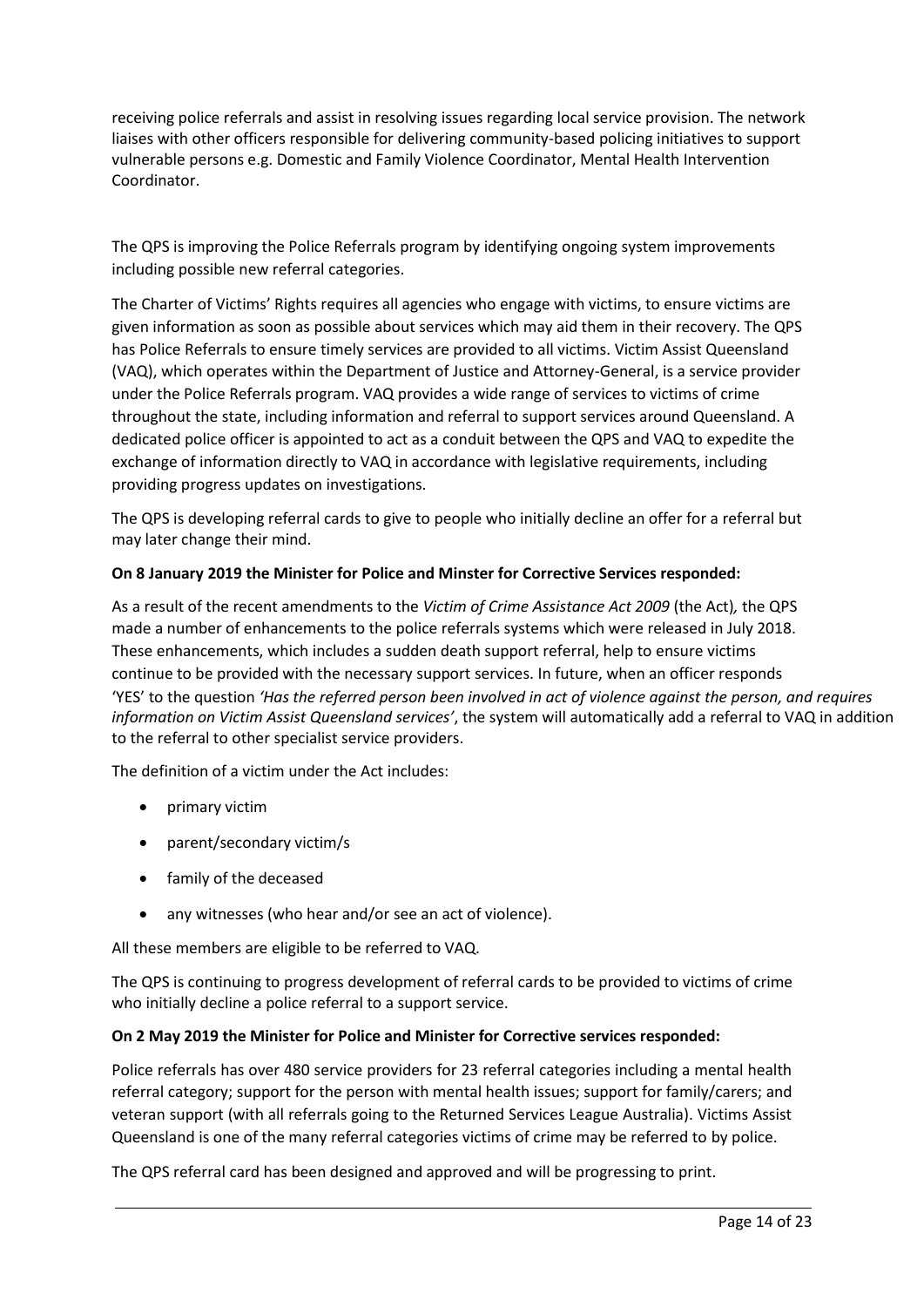### **Recommendation 12**

The Queensland Government conduct a comprehensive review of the mental health intervention portfolio/project (MHIP) to ensure the revitalisation of the MHIP as recommended by the violent confrontations review (VCR) recommendation 2, and its sustainability. The review of the MHIP should consider:

- the establishment of full time dedicated Mental Health Intervention Coordinator (MHIC) in each police district
- the establishment of full-time dedicated MHIC roles in each police region
- the extension of the hours of operation for the mental health clinicians embedded within the Brisbane Police Communications Centre to 24 hours a day, 7 days a week
- a model for dedicated training to take place for police officers and mental health clinicians involved in the MHIP
- the governance framework in place with respect the MHIP with a view to ensuring a level of consistency across the State, and the exchange of information between QPS districts and hospital and health services
- a review of each police district to ascertain whether a co-responder model is in place and possible expansion of the model to all districts
- how to embed mental health training within annual Operational Skills and Tactics (OST) training. The training should be dynamic, scenario-based, and include communication and de-escalation skills and be delivered with the assistance of mental health professionals and those who have 'lived experience' of mental health or cognitive disabilities
- the inclusion of appropriate flags in Q-Prime to alert Queensland Police Service officersto relevant mental health history.

Response and action: implementation of the recommendation is implemented.

Responsible agency: Queensland Police Service (lead) supported by Queensland Health.

On 16 July 2018 the Minister for Police and Minster for Corrective Services responded:

The recommendation is under review. An update will be provided in 2018.

# **On 1 November 2018 the Minister for Police and Minster for Corrective Services and the Minister for Health and Minister for Ambulance Services responded:**

The QPS is working towards the revitalisation of the Mental Health Intervention Portfolio (MHIP) as considered under recommendation 2 of the QPS violent confrontations review (VCR). This body of work is ongoing and to date has included:

- the development of the QPS Strategy for the Prevention and Resolution of Policing Involvement in Mental Health 2017-2020
- embedding the MHIP state coordinator role into the Domestic, Family Violence and Vulnerable Persons Unit
- re-vitalising annual mental health intervention coordinator (MHIC) workshops including attendance of Queensland Health (QH) MHICs and presentations by persons with lived experience
- re-establishing annual mental health funding for the regions
- a mental health intervention coordination and training compliance inspection by Ethical Standards Command.

The QPS, QH and Queensland Ambulance Service (QAS) commenced a joint review of the MHIP (the review) in March 2018. A working group comprised of members from all three agencies has formed and provides reports on the progress of the review to the QH, Mental Health and QPS Steering Committee.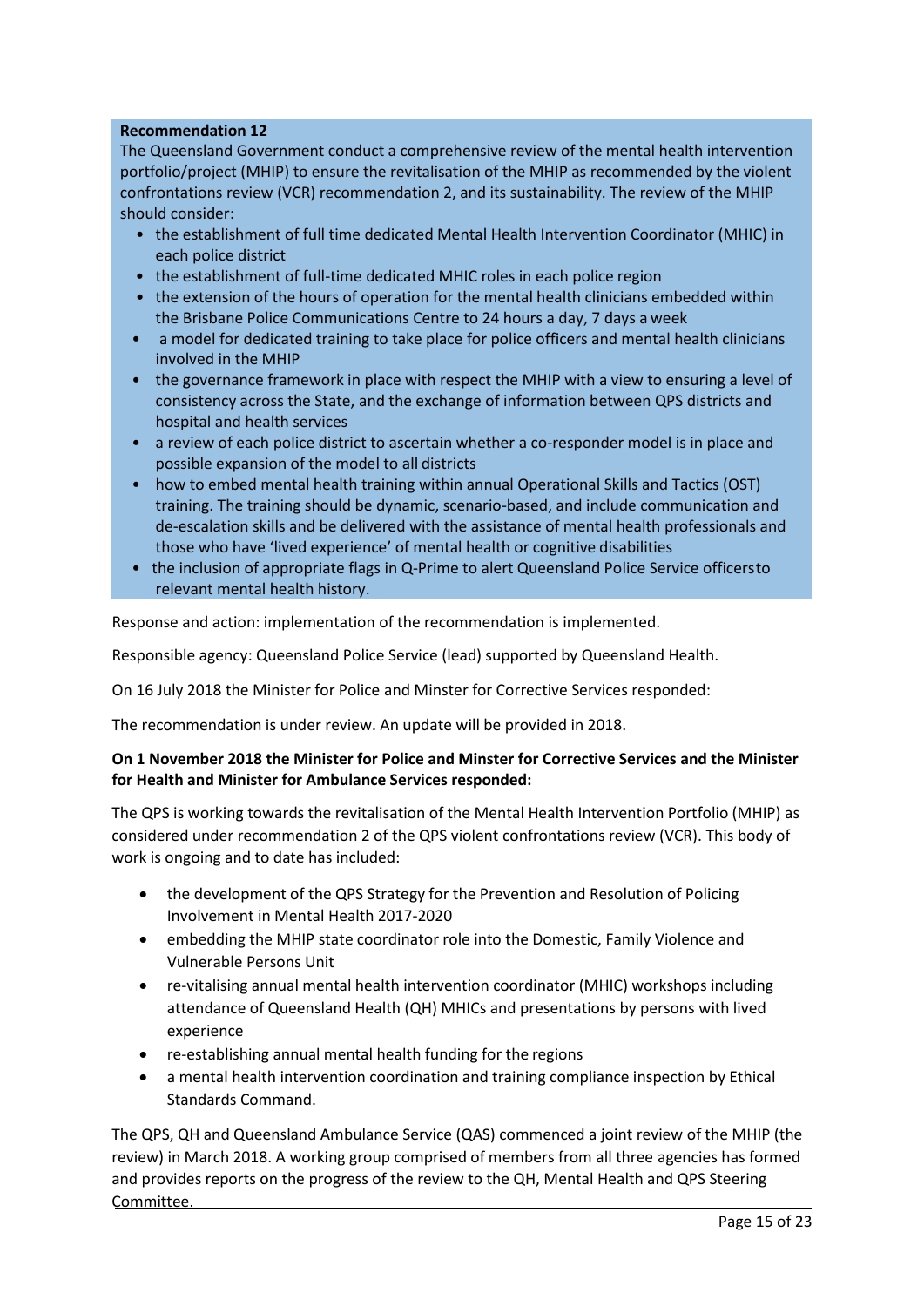The objectives of the review are to:

- establish whether current operations meet the intention of the program
- establish whether the program's original aim meets contemporary needs in relation to persons with impaired mental capacity and interactions with police particularly at times of crisis
- propose and implement an appropriate model for the MHIP which meets contemporary needs and ensures sustainability of the program into the future.

The following considerations, as outlined by the coroner above, are in-scope of the review:

- establishment of a full time dedicated MHIC in each police district
- establishment of a full-time dedicated MHIC roles in each police region
- extension of the hours of operation for the mental health clinicians embedded within the Brisbane Police Communications Centre to 24 hours a day, 7 days a week
- a model for dedicated training to take place for police officers and mental health clinicians involved in the MHIP
- the governance framework in place with respect the MHIP with a view to ensuring a level of consistency across the state, and the exchange of information between QPS districts and hospital and health services
- a review of each police district to ascertain whether a co-responder model is in place and possible expansion of the model to all districts.

The review is planned for completion by the end of 2018.

Mental health flags already exist in QPS's information management system, QPRIME, and officers are encouraged to check the system to ascertain if there is a history of mental health when attending jobs.

QH is working closely with the QPS as part of their enhancements to the QPS MHIP. Additionally, a number of relevant programs and initiatives have been established to support the relationship between the mental health sector and the QPS in order to improve responses and outcomes for persons with a mental illness who interact with the police. These initiatives include:

- A mental health/police steering committee was established to oversight the range of collaborative projects and interfaces across QH and the QPS. This committee meets quarterly, and its membership includes the chief psychiatrist, the statewide director, Forensic Mental Health Service and four assistant commissioners from theQPS.
- QH provided recurrent funding to the Police Communications Centre Mental Health Liaison program in 2016 to ensure this service is available to support police seven days per week (each weeknight and on weekends). Additional recurrent funding through the QH Connecting care to recovery mental health plan is to be provided in 2019-20 to further enhance this service.
- An evaluation of the implementation of the *Mental Health Act 2016* is currently being undertaken by QH and includes consideration of the inter-agency collaboration across QPS, QH and QAS in relation to individuals who may be subject to the Mental Health Act.
- Communication protocols between QH mental health services and the QPS to advise of changes in care status (including discharge from care) for consumers brought to emergency departments by the QPS are under development. The disclosure of information will occur under a memorandum of understanding (MOU) between QH and the QPS for confidential information disclosure which was finalised on 29 March 2018. The MOU is to be prescribed in the latter half of 2018.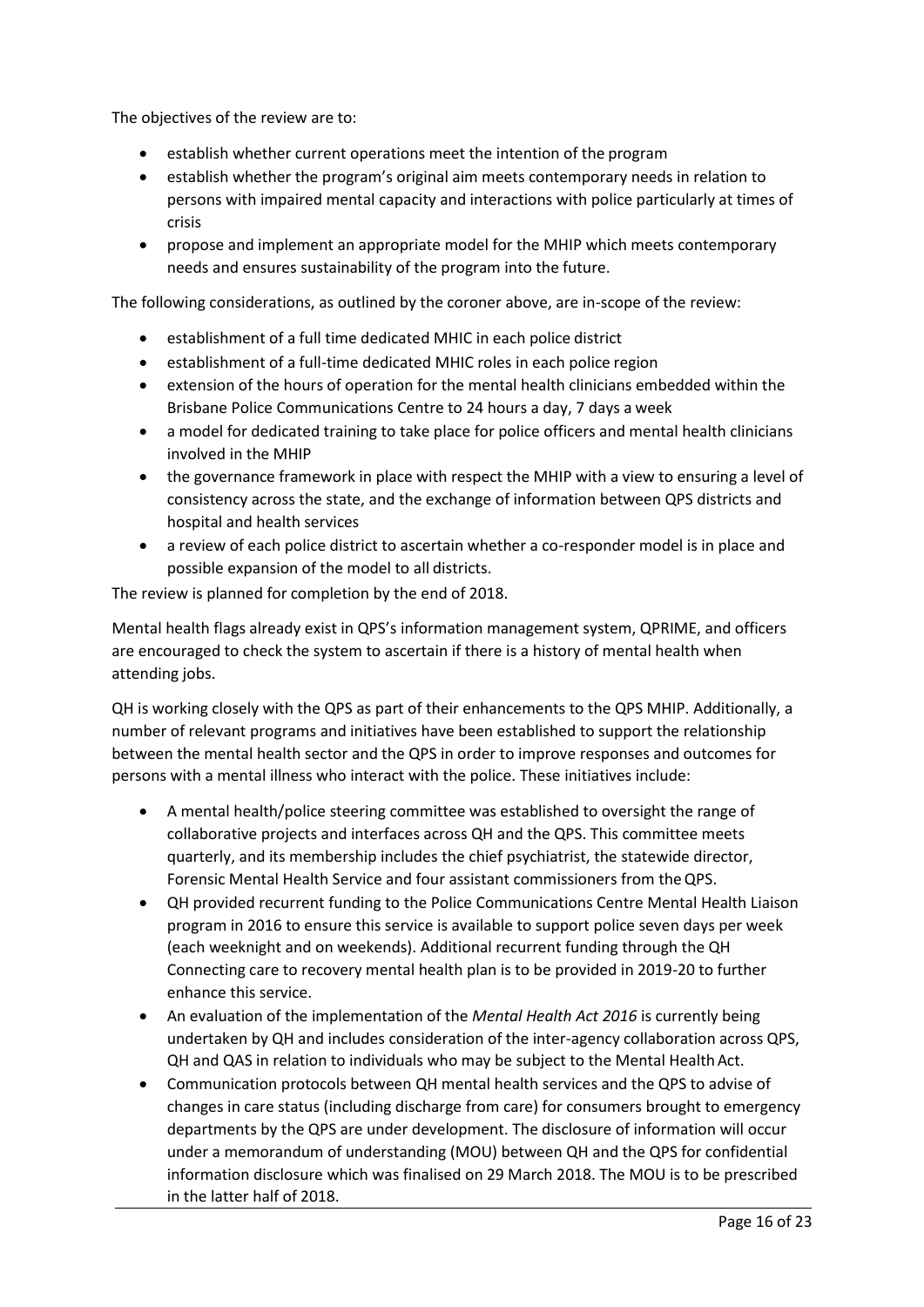• QH also provided additional recurrent funding to the joint mental health and police Queensland Fixated Threat Assessment Centre from 2017-18 to expand service provision in this initiative.

Outcomes from the review will be presented to the QH, Mental Health and QPS Steering Committee, and each agency's executive leadership team for consideration.

# **On 2 May 2019 the Minister for Police and Minster for Corrective Services and the Minister for Health and Minister for Ambulance Services responded:**

The MHIP review commenced in 2018 to examine the viability of the recommendations as outlined in this recommendation. In 2018, the MHIP review has achieved the following progress:

- QPS district officer consultations and interviews have been completed with responses transcribed and currently under further analysis
- QH and QAS have provided input into the review of the MHIP. Their responses are being analysed for inclusion in the final report
- analysis of the MHIC role is currently being reviewed with findings to be included in the final report

A model for dedicated training to take place for police officers and mental health clinicians will be considered as part of the MHIP review.

The review of the co-responder model will commence following the appointment of the mental health senior policy officer in QPS. The position is expected to be filled in the first half of 2019.

Scoping of the MHIC roles at both QPS district and regional levels is now complete with findings to inform the broader MHIP review.

This expansion has been driven at a local level by QPS districts and local hospital and health services. The models vary depending on district needs and resources. Future evaluations of the models will be used to inform consideration of further expansion.

- There are currently six co-responder models throughout Queensland at varied stages of formalisation. A further two co-responder models are set to commence in the first quarter of 2019 in South Brisbane and Logan districts.
- In October 2018, the revised mental health intervention package was updated to reflect new legislative amendments and went live in the QPS learning management system. This training was specifically designed to refine and upskill first response officer knowledge and protocols when attending situations where a person is experiencing a major behavioural disturbance, disabilities, acquired and traumatic brain injury, comorbidity and exhibiting episodic behaviour.
- The face-to-face training is currently being rolled out to QPS education and training officers, MHICs and negotiators who will be co-facilitating this training, to first year constables. All first year constables will undertake this training within the first 12 months of being sworn in as a police officer. The first year constable mental health training provides officers with a review of the mental health legislation and currency in dealing with persons in crisis. The training focuses strongly on providing a deeper and contextual understanding of mental impairment and the ongoing implications for the individual and family members. Police officers are provided strategies to enhance their response to a mental health crisis. The training incorporates topics on language, stigma, de-escalation communication, suicide,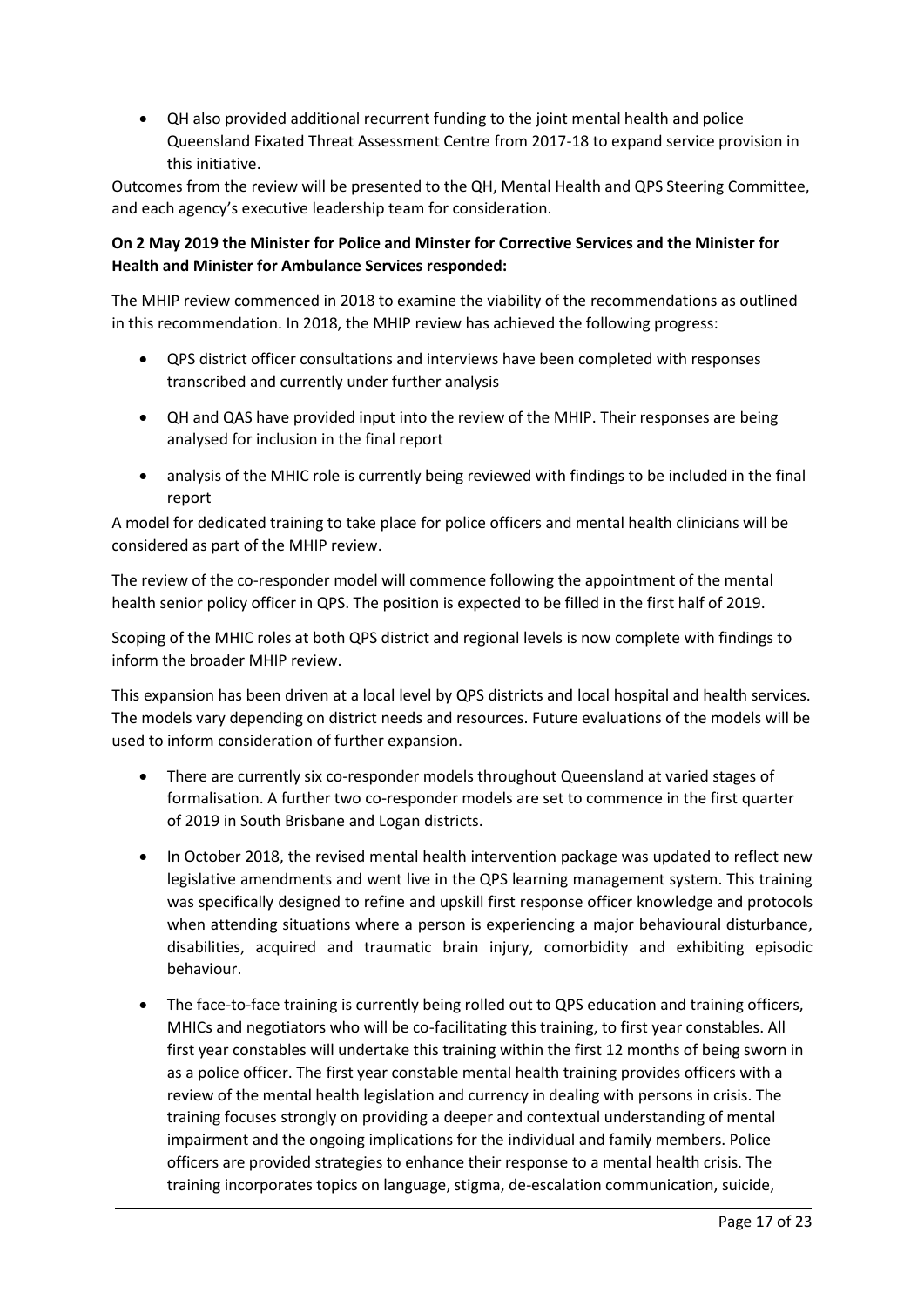disability, mental impairment, co-morbidity and understanding the importance of co-agency collaboration practices.

• QPS learning products and resources are constantly reviewed to reflect changes in practice and legislation to ensure a holistic response to persons in crisis.

In 2019 work will be undertaken to complete a funding and resourcing analysis of the MHIP, an evaluation of the co-responder model and establish a new MHIP framework and implementation plan.

# **On 26 November 2019 the Minister for Police and Minister for Corrective Services, and the Minister for Health and Minister for Ambulance Services responded:**

The Queensland Police Service continued to progress the coroner's recommendation. In the January to June 2019 reporting period, the QPS achieved the following progress:

- progressed the review of MHIP, with initial findings from this review planned for delivery in late 2019
- appointed a Queensland Police Service mental health senior policy officer
- commenced the review of the co-responder model, including: conducting desktop research (international and national literature review) to identify benefits and limitations of such models; and engaging with each police district to ascertain if co-responder is operating in their district.

The Queensland Police Service will review and consider the findings of the MHIP.

# **On 3 June 2020 the Minister for Police and Minister for Corrective Services, and the Deputy Premier and Minister for Health and Minister for Ambulance Services responded:**

The Queensland Police Service continued to progress the coroner's recommendation and:

- completed the review of the co-responder model, with findings incorporated into the draft MHIP review outcomes report
- finalised the draft MHIP review outcomes report for consideration by the Tri-Agency Mental Health Steering Committee in early 2020
- released the Queensland Police Service electronic Competency Acquisition Program training product responding to mental illness' which provides training to frontline police and includes information on cognitive impairment.

The Tri-Agency Mental Health Steering Committee comprised of representatives from Queensland Police Service, Queensland Health and Queensland Ambulance will consider the draft Mental Health Intervention Review Outcomes Report in 2020.

# **On 11 May 2021 the Minister for Police and Corrective Services, and Minister for Fire and Emergency Services, and the Minister for Health and Ambulance Services responded:**

The Queensland Police Service and Queensland Health have delivered significant bodies of work to implement the coroner's recommendation, including the establishment of mental health intervention coordinators, information sharing practices and trialing co-responder models.

The Tri-Agency Mental Health Steering Committee, comprised of representatives from Queensland Police Service, Queensland Health and Queensland Ambulance, reviewed the draft outcomes report and has established a working group to implement the review recommendations.

Implementation of the report's recommendations will be monitored by a tri-agency mental health steering committee.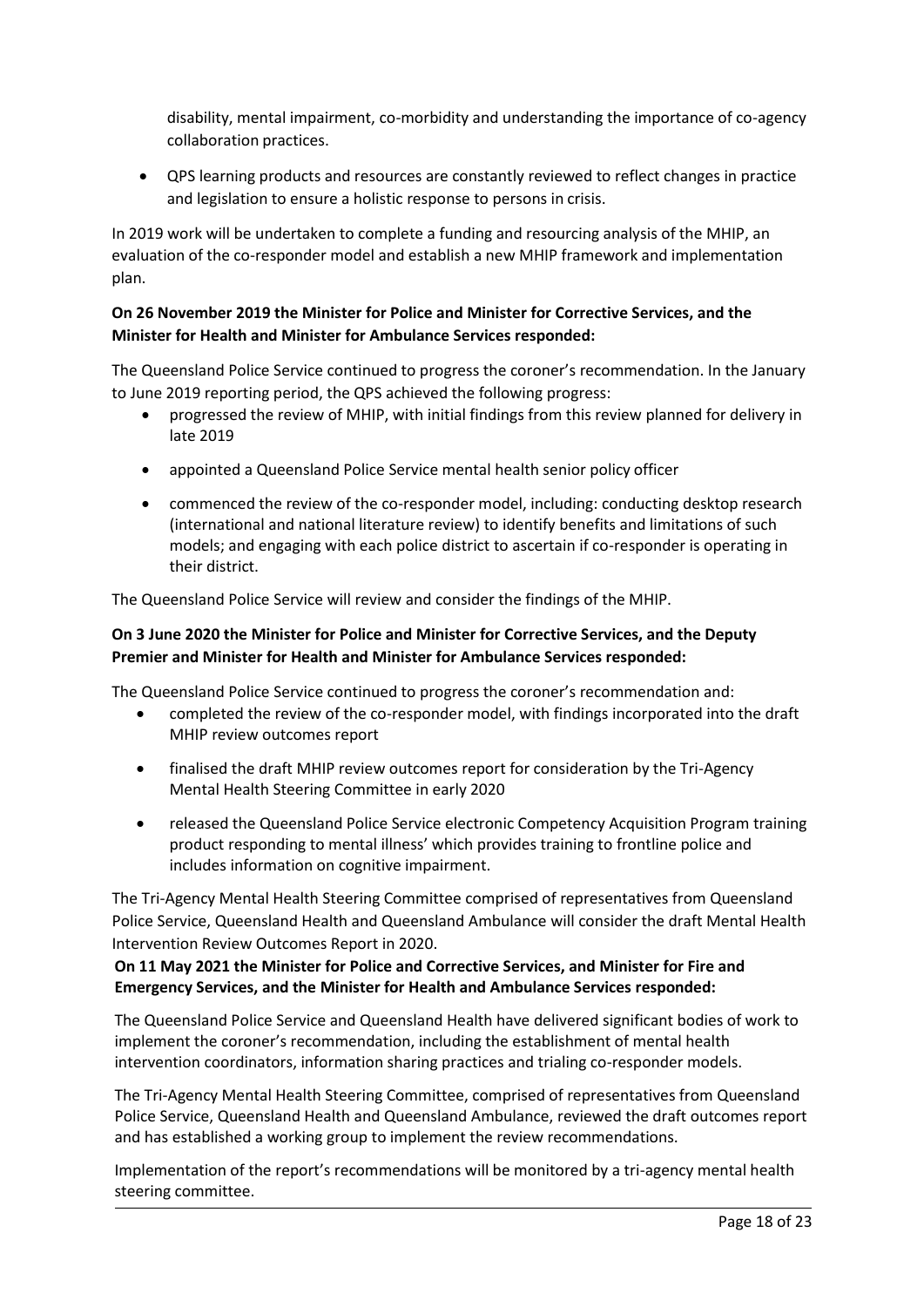### **Recommendation 13**

The Queensland Police Service amend Chapter 6 of the Operational Procedures Manual (OPM) so that that there is no need for a police officer to subjectively assess whether the situation is a 'mental health incident' as defined currently within the OPM. The OPM should be drafted in such a way that frontline police are encouraged to call for mental health assistance in respect of incidents.

Response and action: the recommendation is implemented.

Responsible agency: Queensland Police Service.

On 2 May 2019 the Minister for Police and Minster for Corrective Services responded:

The Queensland Police Service (QPS) *Operational procedures manual* (OPM) and the *First response handbook* were amended to reflect the coroner's recommendation. The amendments were published on 24 January 2018.

In making an informed decision on the most effective and appropriate policing response, officers attending an incident need to consider whether the occurrence falls within the definition of a mental health incident. If deemed a mental health incident, officers should as soon as reasonably practicable, seek advice or information regarding the subject person from the relevant Queensland Health mental health service to ensure the health and safety of the person in crisis or any other person. Based on the availability of mental health clinicians, the following types of responses available to assist police including assistance from: the local mental health unit, either in-patient or community centre; the mental health clinician, placed in the Brisbane Police Communications Centre; or a co-responder (i.e. in some police districts a team comprising a police officer and mental health clinician are available to respond to mental health incidents), if available in the identified location.

In addition, located in the QPS districts is a network of police officers (mental health intervention coordinators) who:

- provide direction, guidance and advice to Service members and the community, on issues associated with mental health issues
- assist district education and training offices in developing and conducting education and training on legislation, policy, orders and procedures, including associated issues in dealing with mental health issues
- overview the development and standardisation of district instructions relating to mental health incidents
- provide assistance to officers in the assessment and response to mental health incidents according to local protocols and where necessary, assisting with requests for information from Queensland Health and the Queensland Ambulance Service.

### **Recommendation 14**

The Queensland Police Service retain mental health training as a core component of the recruit and first year constable training programmes.

Response and action: the recommendation is implemented.

Responsible agency: Queensland Police Service.

On 16 July 2018 the Minister for Police and Minster for Corrective Services responded: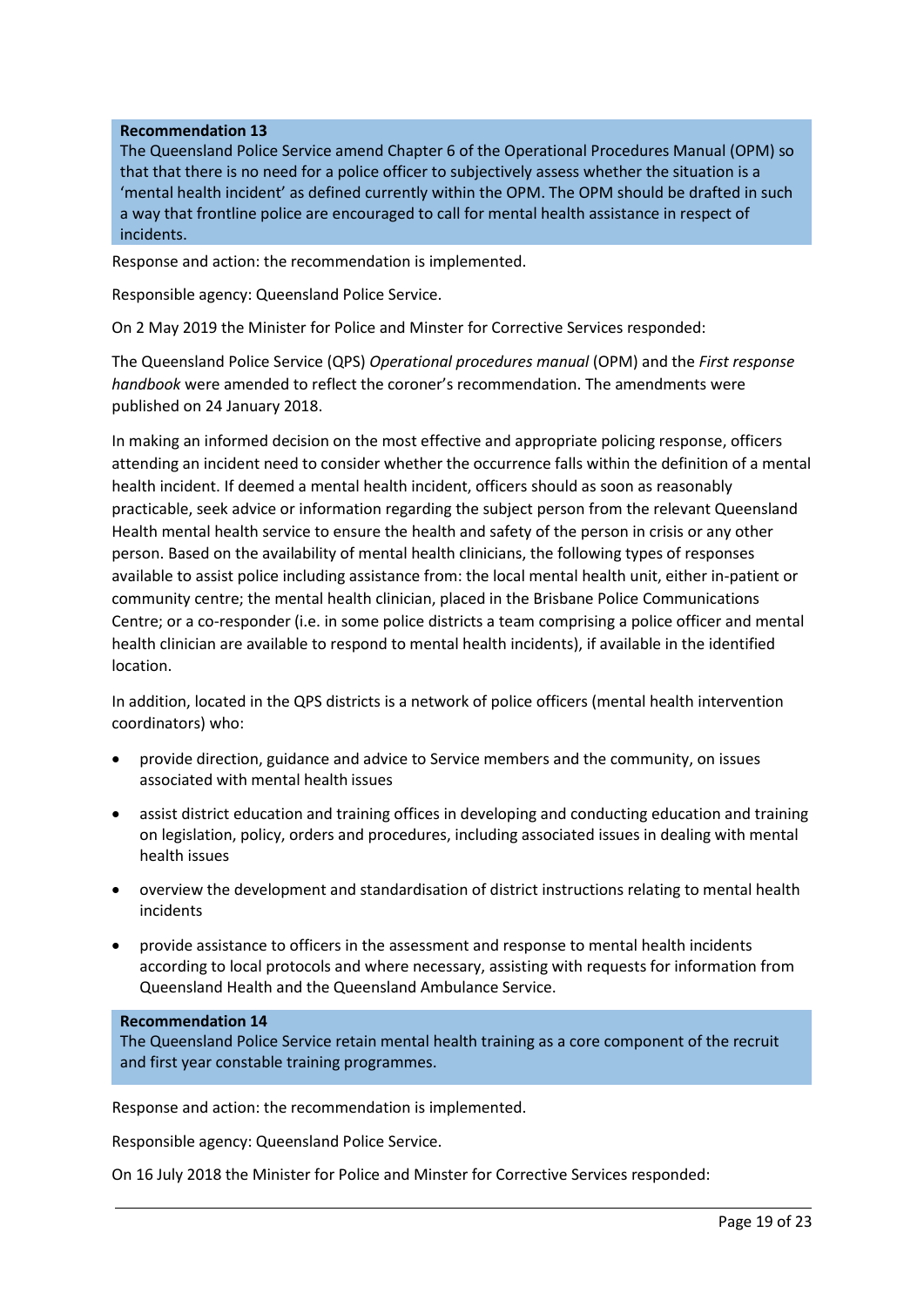Queensland Police recruits undertake all components of the vulnerable persons training, which consists of mental health training and domestic and family violence training.

The mental health training component enables participants to identify and understand characteristics of impaired mental capacity; to understand and appreciate the policing with influence model for verbal de-escalation in a policing context; and to apply effective communication skills for responding to and managing situations where a person presents with an impaired mental capacity in accordance with legislation.

Police recruits undergo further scenario-based training which is assessed during skills training phases.

The first year constable program continues to provide the mental health intervention training package which is delivered to all first year constables by education and training officers across the state.

#### **Recommendation 15**

The Queensland Government continue to allocate funds to the body worn camera roll out to enable all front line officers to be equipped with this technology.

Response and action: the recommendation is implemented.

Responsible agency: Queensland Police Service.

On 16 July 2018 the Minister for Police and Minster for Corrective Services responded:

In 2015, the Queensland Government allocated \$6 million to provide body worn cameras for the operational police. The Queensland Police Service (QPS) utilised this funding for stage one of the body worn camera project which delivered 2700 body worn cameras to frontline police officers. In 2016, the QPS provided an additional \$1 million for the stage two rollout which delivered a further 2400 body worn cameras to frontline police. This brought the total number of devices deployed to 5100.

An additional 2,000 body worn cameras are required in order for all operational police officers to be equipped with this device. The QPS will work with the Queensland Government to continue to identify efficiencies and provide funding for additional body worn cameras for all frontline police officers.

Current QPS policy also allows the use of 'bring your own' (BYO) body worn cameras by frontline police officers, subject to approval and conformance to performance specifications.

The QPS remains committed to further enhancing our mobile capability and this initiative will remain at the forefront of QPS's funding priorities into the foreseeable future. The allocation of body worn camera devices is currently being reviewed to ensure the most effective and equitable distribution to frontline officers across the state.

### **On 8 January 2019 the Minister for Police and Minster for Corrective Services responded:**

The QPS is continuing to identify efficiencies to fund the rollout of body worn cameras to all frontline officers.

### **On 2 May 2019 the Minister for Police and Minister for Corrective services responded:**

The Queensland Police Service continues to review distribution of body worn cameras to frontline officers.

### **On 26 November 2019 the Minister for Police and Minister for Corrective Services responded:**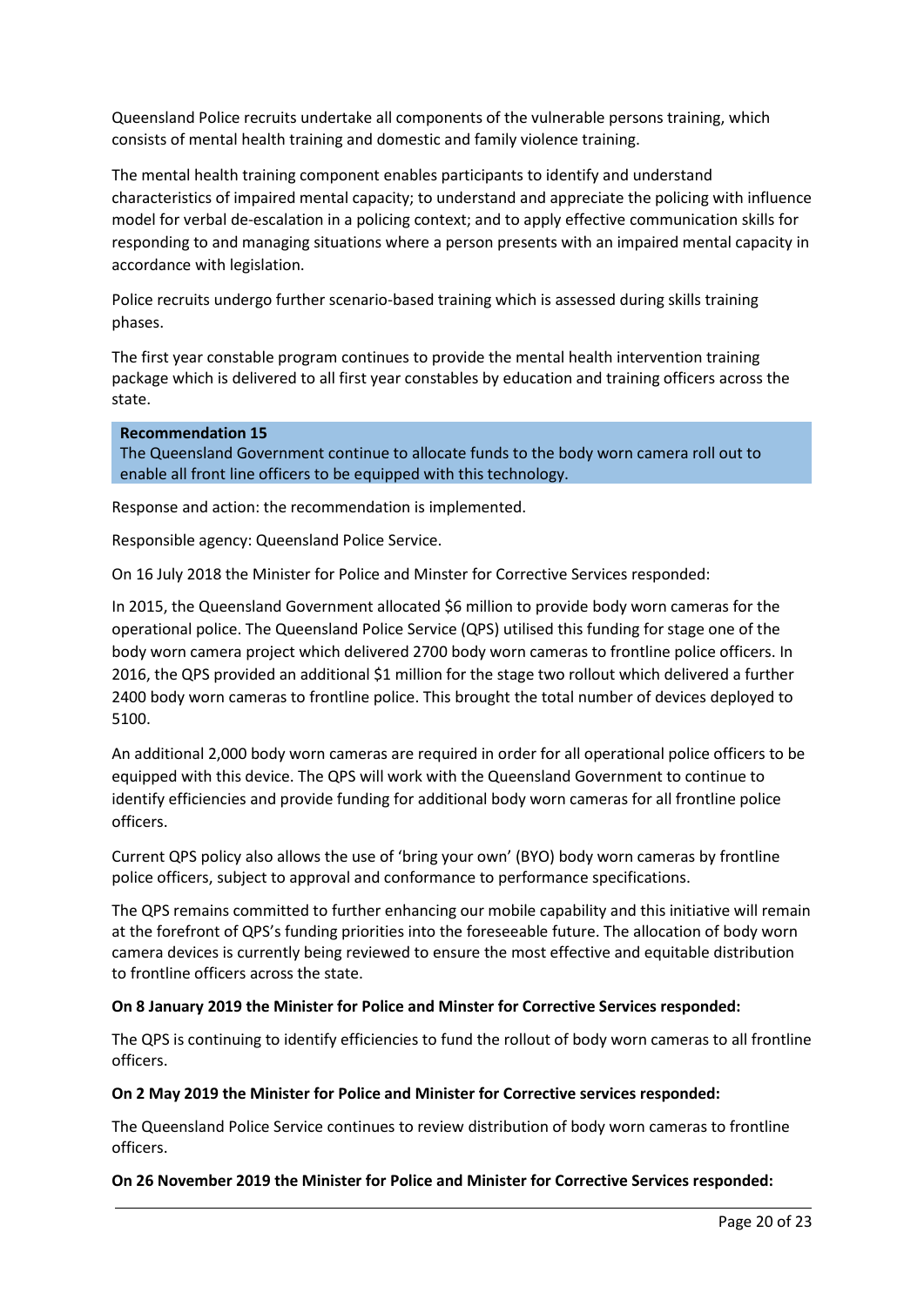Additional funding was committed to continue the body worn camera program for a further three years. It is expected this will increase the number of body worn camera devices to 7,700 devices by 2021-22.

### **On 5 August 2020 the Minister for Police and Minister for Corrective Services responded:**

The supply and deployment of the 7,700 body worn cameras was rolled out ahead of schedule.

#### **Recommendation 16**

The Queensland Government consider whether a scheme for the regulation of replica firearms with linkages to relevant Queensland Police Service intelligence holdings should be established in Queensland, having regard to interstate legislation and the work of the national Firearms and Weapons Policy Working Group.

Response and action: the recommendation is implemented.

Responsible agency: Queensland Police Service.

On 16 July 2018 the Minister for Police and Minster for Corrective Services responded:

The Queensland Police Service (QPS) implemented the recommendation when it considered a scheme for the regulation of firearms with linkages to relevant QPS intelligence holdings, as suggested by the coroner. The QPS decided not to support such a scheme for the following reasons:

- a person may be in possession of more than one replica, imitation or genuine firearm, some of which may not be registered in Queensland
- some replica or imitation firearms are capable of firing lethal and non-lethal ammunition which compromises an officer's safety

A person in possession of any weapon, including a replica or imitation firearm, is currently recorded as a weapons holder in Queensland. The QPS's information management system, QPRIME, does not specify if the weapon is a genuine, imitation or replica firearm for the reasons listed above, and to ensure officer safety.

The current legislation has been successful in controlling and regulating the licensing and use of actual weapons and allows for imprisonment and fines for the misuse of replica weapons.

### **Recommendation 17**

The Queensland Police Service continue to provide Special Emergency Response Team officers with training in negotiation and de-escalation skills to ensure that they are equipped to deal with parties in siege situations and other high risk environments.

Response and action: the recommendation is implemented.

Responsible agency: Queensland Police Service.

On 16 July 2018 the Minister for Police and Minster for Corrective Services responded:

In October 2016, the Negotiator Coordination Unit delivered training on communication and deescalation skills at high risk incidents to officers from the Special Emergency Response Team (SERT). In addition, the Queensland Police Service (QPS) also delivered vulnerable persons training to all frontline police officers which included a component on 'understanding a person in crisis and the effects of mental health issues in the communication process'.

This training will be reviewed annually to ensure it remains contemporary, and will also form part of SERT's ongoing training requirements.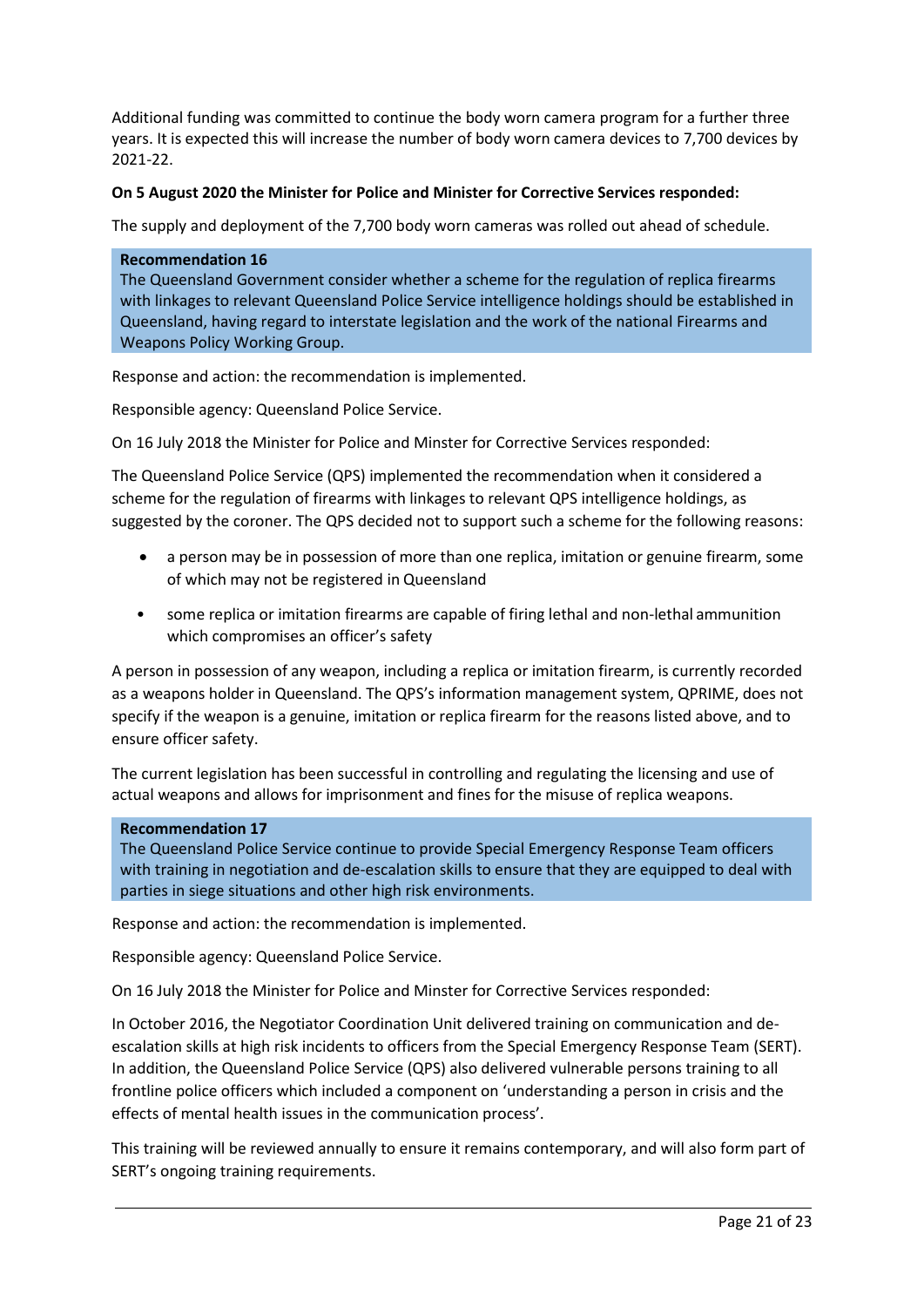SERT continues to be involved in national team leader courses, tactical commander courses and operator skill enhancement courses across the nation. This allows the QPS to benchmark its systems, processes and skills against police tactical group units across Australia and New Zealand, and enhance its tactical response.

#### **Recommendation 18**

The Queensland Police Service continue to examine the way in which it deals with threats to the public interest arising from nuisance calls, with a view to continuous improvement in the communication training made available to all call takers with respect to dealing with callers who may have a mental illness and/or cognitive impairment. Such examination should address both training and technology solutions.

Response and action: the recommendation is agreed in part and implementation complete.

Responsible agency: Queensland Police Service.

On 16 July 2018 the Minister for Police and Minster for Corrective Services responded:

The Queensland Police Service (QPS) is committed to ensuring its service response remains contemporary and reflective of emerging trends related to threats to the public interest arising from nuisance calls, and offenders who have a history of mental health, whilst maintaining the safety of all Queenslanders. Activities include:

- Training for new communications operators was updated in 2016 with the implementation of the current communications operator course. This training provides operators with the skills necessary to manage nuisance calls and threats, and offenders who have been identified with a history of mental health. This training also encompasses a component on vulnerable persons focused on mental health. Building on this work, a continuous improvement process has been established to review and update training for communications operators and supervisors. This process allows for incremental improvements to be made to the training program and content as legislation and operational methods change, and updated advice is received from relevant partner agencies.
- Policelink call takers (both sworn and non-sworn) participated in the vulnerable persons training in 2017 which included scenarios in the mental health face-to-face session to refresh and practice de-escalation techniques. It is planned to enhance future iterations of the Policelink-specific training curriculum with soft skills call control to ensure call takers maintain necessary skills required to effectively communicate with persons in crisis.
- Policelink implemented a case management approach to occurrences, assisting mental health intervention coordinators to better assess risks to make an informed decision on a course of action e.g. referral to mental health services where appropriate, or in some cases prosecution.

The QPS reviews the training requirements for communication room operators and supervisors annually and incorporates lessons learned as required. Additionally, the annual training curriculum for police communication centre staff is currently under review by the communications group.

Regarding technology, the QPS through its business improvement unit regularly considers opportunities to enhance the service's frontline policing capability, including frontline information and communication technology systems, and through engagement with portfolio partners. At this point in time the current QPS systems utilised by communication centre, namely the Queensland computer aided despatch system (QCAD), are considered operationally fit to meet the requirements of the recommendation. QCAD interfaces well with internal/external QPS systems to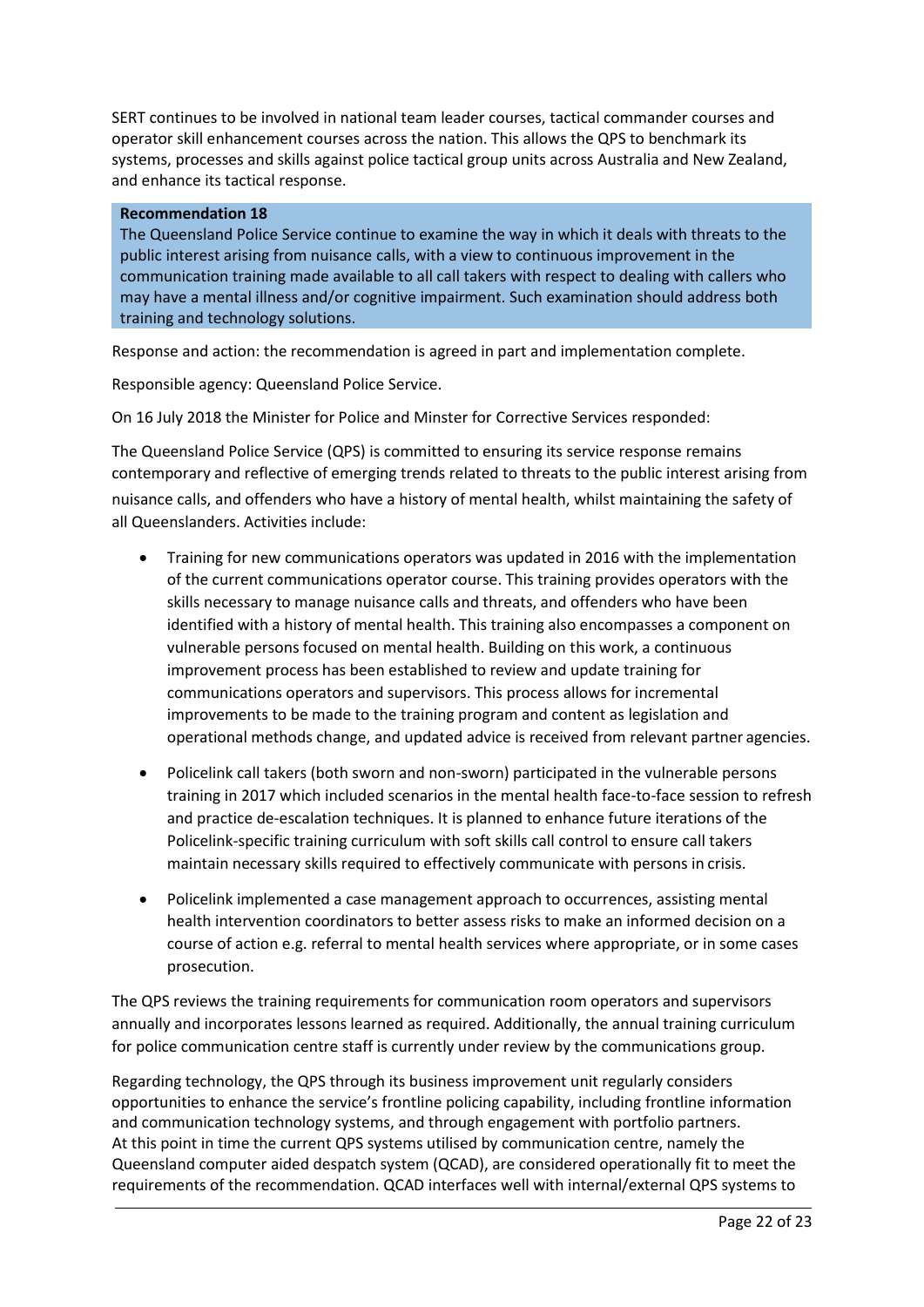deliver an effective tool for the management of the communications network. The QPS has additional integration capability with QCAD through inter-agency CAD electronic messaging system (ICEMS). ICEMS allows for instant messaging between Queensland emergency service providers including the Queensland Ambulance Service, and Queensland Fire and Emergency Services. This allows for instantaneous transfer of calls for service between emergency service agencies.

# **On 8 January 2019 the Minister for Police and Minster for Corrective Services responded:**

The communications group training curriculum now includes mental illness/cognitive impairment in its training delivery. The training incorporates examination of threats to the public arising from nuisance telephone calls.

### **Recommendation 19**

The Queensland Police Service (QPS) incorporate options for dealing with nuisance callers in relevant standing instructions and mandatory training for call takers including:

- early diversion to PoliceLink or another support agency, including the caller's primary clinician
- interrogation of Q-Prime to ascertain relevant mental health history
- giving local station shift supervisors discretion in dealing with the situation(including by calling the nuisance caller)
- engagement of mental health clinicians embedded in QPS communications centres
- engagement of QPS trained negotiators.

Response and action: the recommendation is agreed in part and implementation complete.

Responsible agency: Queensland Police Service.

On 16 July 2018 the Minister for Police and Minster for Corrective Services responded:

The Queensland Police Service (QPS) has various protocols in place to deal with situations involving nuisance calls and offenders who have a history of mental health.

The QPS's current telephone system permits triple zero calls from the police communications centres (PCC) to be transferred to Policelink and into referral services, which could include the caller's primary clinician.

Station supervisors maintain oversight of the jobs/calls for service for their designated station, and have the option to intervene in matters involving nuisance calls in an attempt to resolve the situation in a timely manner. To facilitate this, station supervisors may contact the nuisance caller direct and/or send a crew to their residence, in addition to checking QPRIME to ascertain relevant mental health history and if there was a history of repeat offences.

The QPS engaged four mental health intervention coordinators (MHIC) from Queensland Health. These MHICs are currently embedded in the Brisbane Police Communications Centre and provide support to officers across the state in dealing with offenders and/or witnesses who have a history of mental health. In addition, there are also mental health liaison officers in regions and districts across the state who provide a point of reference and referral of mental health related matters.

The PCC will only engage trained negotiators for serious incidents. Negotiators are a specialist resource that are utilised in high risk environments for serious incidents, and are generally not engaged for incidents only involving nuisance calls. However, in 2017, the QPS delivered the vulnerable persons training package to over 11500 sworn members, up to and including the rank of inspector, and targeted unsworn members from Policelink and the PCC's. The training encompassed components on negotiation and dealing with offenders and/or members of the public who may have